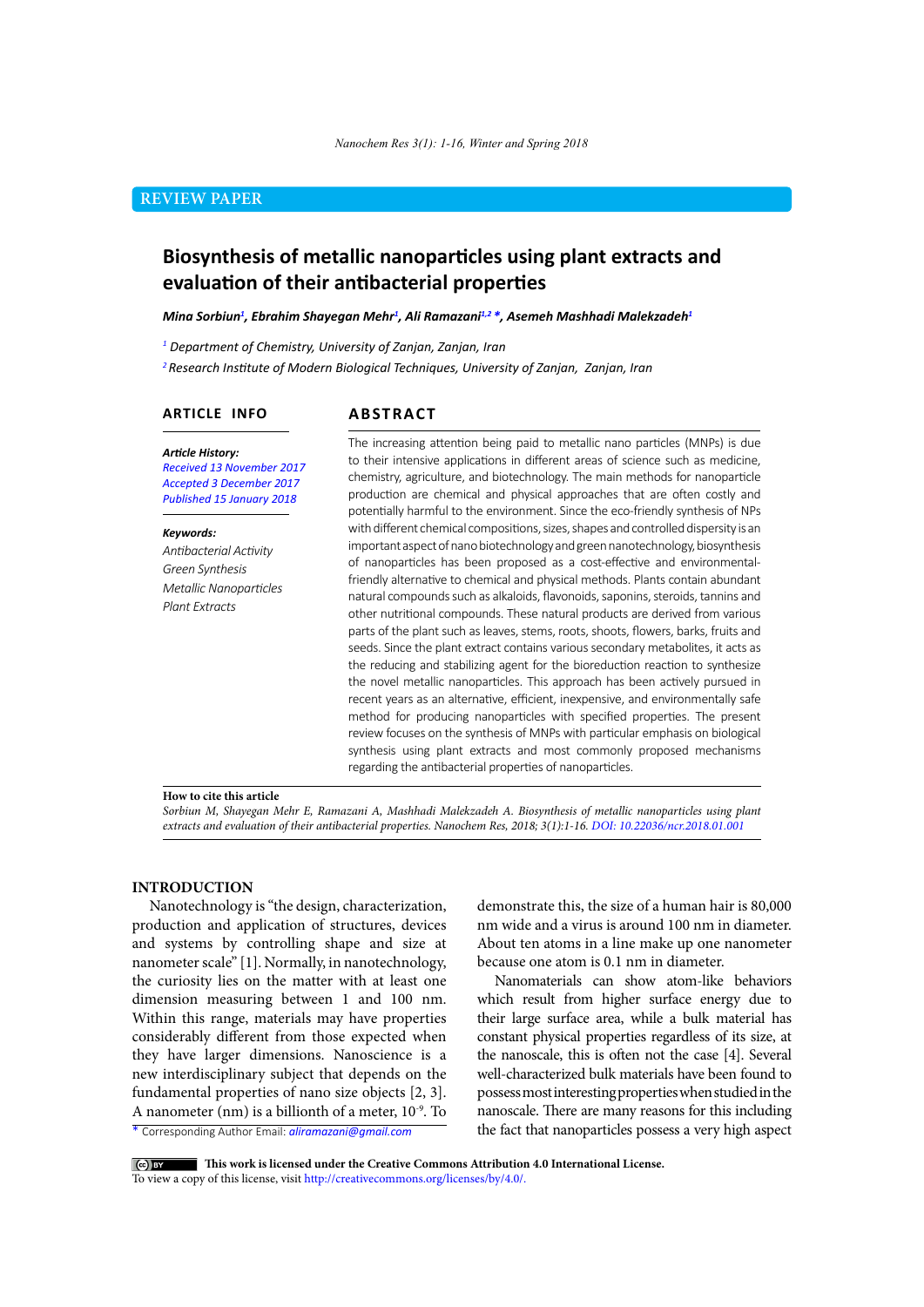ratio. Due to the specific characteristics such as size, distribution and morphology, nanoparticles exhibit completely new or improved property, which impact all aspects of human life. Nanotechnology has opened a wide opportunity in the area of materials science, and the incorporation of other branches, such as photochemistry and electrochemistry to better understand its properties [5].

The metallic nanoparticles have been studied expansively because of their unique physicochemical characteristics including catalytic activity, optical properties, electronic properties, antibacterial properties and magnetic properties [6-11]. Noble metallic NPs, such as Ag, Au, Pd, have enticed tremendous interest in the scientific community [12, 13]. These materials have given rise to a busy area of research, due to the wide variety of applications in fields such as biomedicine, catalysis, preparation of nanocomposites with tunable electrical conductivity, thermal conductivity, tensile strength, superior rigidity, hardness and erosion resistance. So, they can be used for manufacturing of satellite components, aircraft spares, industry parts and electronic segments such as microchips processors [14-17].

The metallic nanoparticles are most promising; they have good antibacterial properties due to their large surface-area-to-volume ratio, which is of much interest to researchers due to the growing microbial resistance against metal ions, antibiotics, and the development of resistant strains. Silver nanoparticles show effective antimicrobial property compared to other nanoparticles due to their extremely large surface area, which provides better contact with microorganisms. In this way, nanoparticles are attached to the cell membrane and penetrate into the bacteria. The bacterial membrane contains sulfurcontaining proteins, and the silver nanoparticles interact with these proteins in the cell as well as with the phosphorus-containing compounds like DNA. The nanoparticles preferably attack the respiratory chain and cell division finally leading to cell death. The nanoparticles release silver ions in the bacterial cells enhancing their bactericidal activity [18].

The highlight of this review is related to the green synthesis using plant extract and characterization of Cu, Zn, Ag NPs techniques and their antibacterial properties.

# *Techniques for the synthesis of nanoparticles*

Generally, the methods for the synthesis of nanoparticles are usually classified into two categories: the physical and chemical techniques

[19]. Physical synthetic methods such as inert gas condensation, severe plastic deformation, highenergy ball milling and ultrasonic shot peeling can be used to synthesize metallic nanoparticles [20]. Several methods including the commonly grinding process and pyrolysis can be used for the physical synthesis of metallic nanoparticles. The grinding process is the most representative example of the physical methods, where highly efficient mills are used to separate the particles of nanometric sized. In grinding process, macroscale or microscale particles are ground by a size-reducing mechanism; e.g., an ordinary or a planetary ball mill. The resulting particles are subsequently air classified to recover oxidized nanoparticles. The factors that critically affect the properties of the resultant nanoparticles include the material and time of milling and the atmospheric medium. In pyrolysis, an organic precursor (either a liquid or a gas) is forced through an orifice at high pressure and is burned. The resulting ash is air classified to recover oxidized nanoparticles.

However, these techniques have not been a reliable system to obtain metallic nanoparticles because, generally, the obtained particles are larger than 100 nm, which could not be considered as nanometric size. Another disadvantage of physical methods is expensive and cumbersome for the large-scale production of nanoparticles [21]. A further drawback of "physical" approaches is enormous consumption of energy to maintain the high pressure and temperature used in the synthesis procedures.

Chemical methods involve the reduction of chemicals [22], electrochemical procedures [23], and reduction of phytochemicals [24], microemulsion, chemical coprecipitation, chemical vapor condensation, pulse electrodeposition [20]. A typical procedure involves growing nanoparticles in a liquid medium containing various reactants, in particular reducing agents, such as sodium borohydride or potassium bitartrate [25] or methoxy polyethylene glycol [26] or hydrazine [21]. To prevent the agglomeration of metallic nanoparticles, a stabilizing agent such as sodium dodecyl benzyl sulfate [21] or polyvinyl pyrrolidone [25] is also added to the reaction mixture. Most chemical methods used for the synthesis of nanoparticles are too expensive and also involved with the use of toxic and hazardous chemicals that are responsible for various biological risks.

Various chemical and physical methods have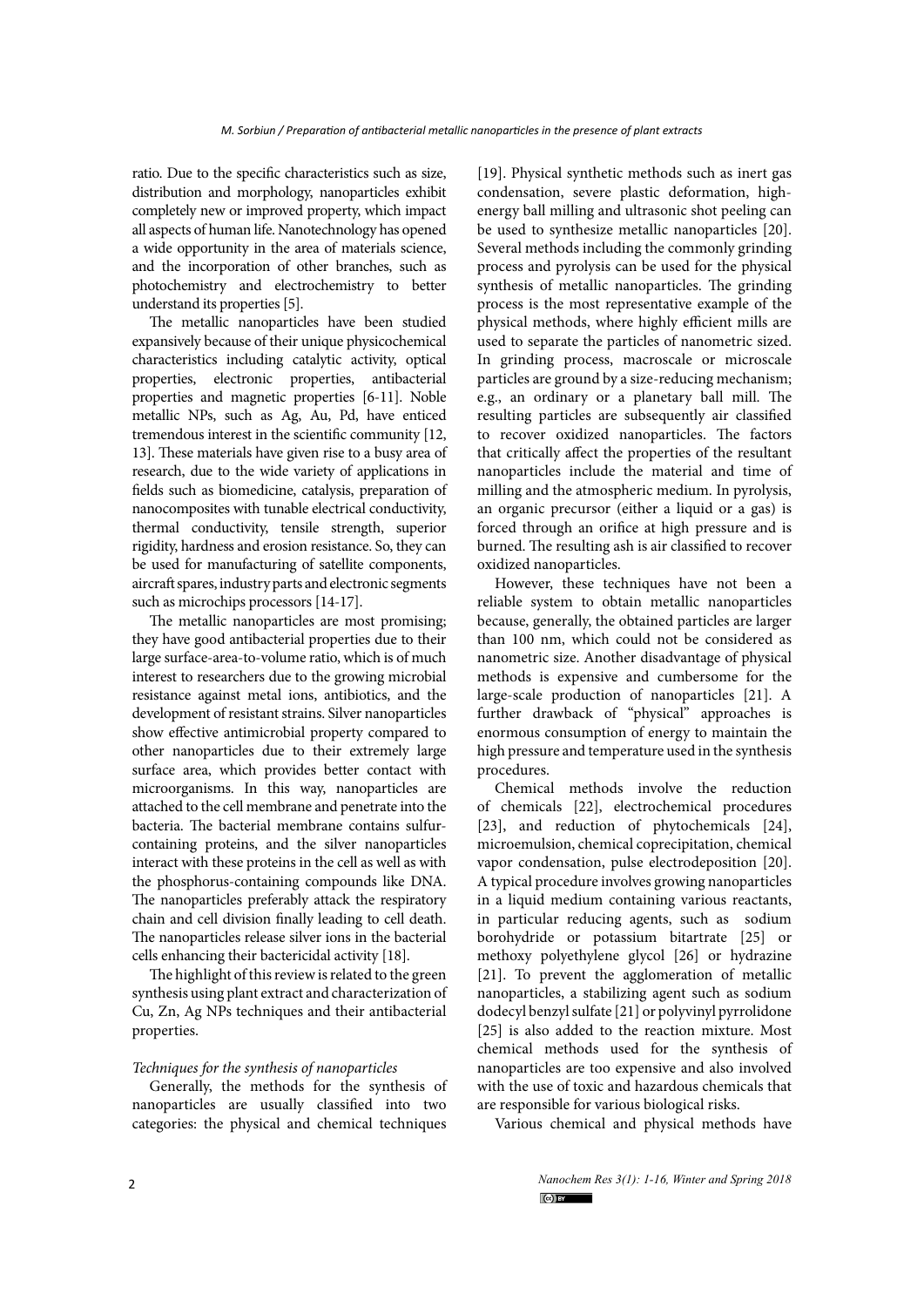been reported in order to synthesis nanoparticles, but some of the chemical procedures involved in the synthesis of these nanoparticles use toxic solvents which could potentially generate unsafe and hazardous byproducts and often involve high energy consumption [27-29].

Nanoparticle synthesis methods can also be classified as "bottom-up" and "top-down" by the direction of the nanoparticle formation. The "bottom-up" reaction begins from atomic level through forming molecules; however, in the opposite technique described as "top-down" the scale of the resultant nanoparticles is larger, so that a mechanical process or the addition of acids is required to reduce the particle size. Usually, the "top-down" technique requires the use of complex and complicated instrumentation (Fig. 1) [30].

The development of green processes for the synthesis of nanoparticles has been evolving into an important branch of nanotechnology as green nanotechnology deals with the safe and ecofriendly methods for nanomaterials fabrication which is considered as an alternative for the conventional physical and chemical methods.

Green nanotechnology is gaining importance due to the elimination of harmful reagents and provides the effective synthesis of expected products in an economical manner [11, 31-39]. Noble metallic nanoparticles (MNPs) such as silver, gold and platinum are widely applied in medicinal applications. There is a growing need to develop an environmentally friendly process for the synthesis of nanoparticles that does not employ toxic chemicals [40-42]. Thus, synthesizing nanoparticles by biological means, which has the advantages of nontoxicity, reproducibility in production, easy scaling-up, and well-defined morphology, has become a new trend in nanoparticle production. In particular, microorganisms and plants have been demonstrated as new resources with considerable potential for synthesizing nanoparticles. In the case of biological methods, nanoparticle synthesis using plant extracts is the most adopted method, because it is eco-friendly, the green production of nanoparticles, it can act as a source of several metabolites, it is much safer to handle, and easily available [37, 38, 43]. While fungi and bacteria require a comparatively longer incubation time



Fig. 1: Fabrication techniques of nanoparticles

3 *Nanochem Res 3(1): 1-16, Winter and Spring 2018*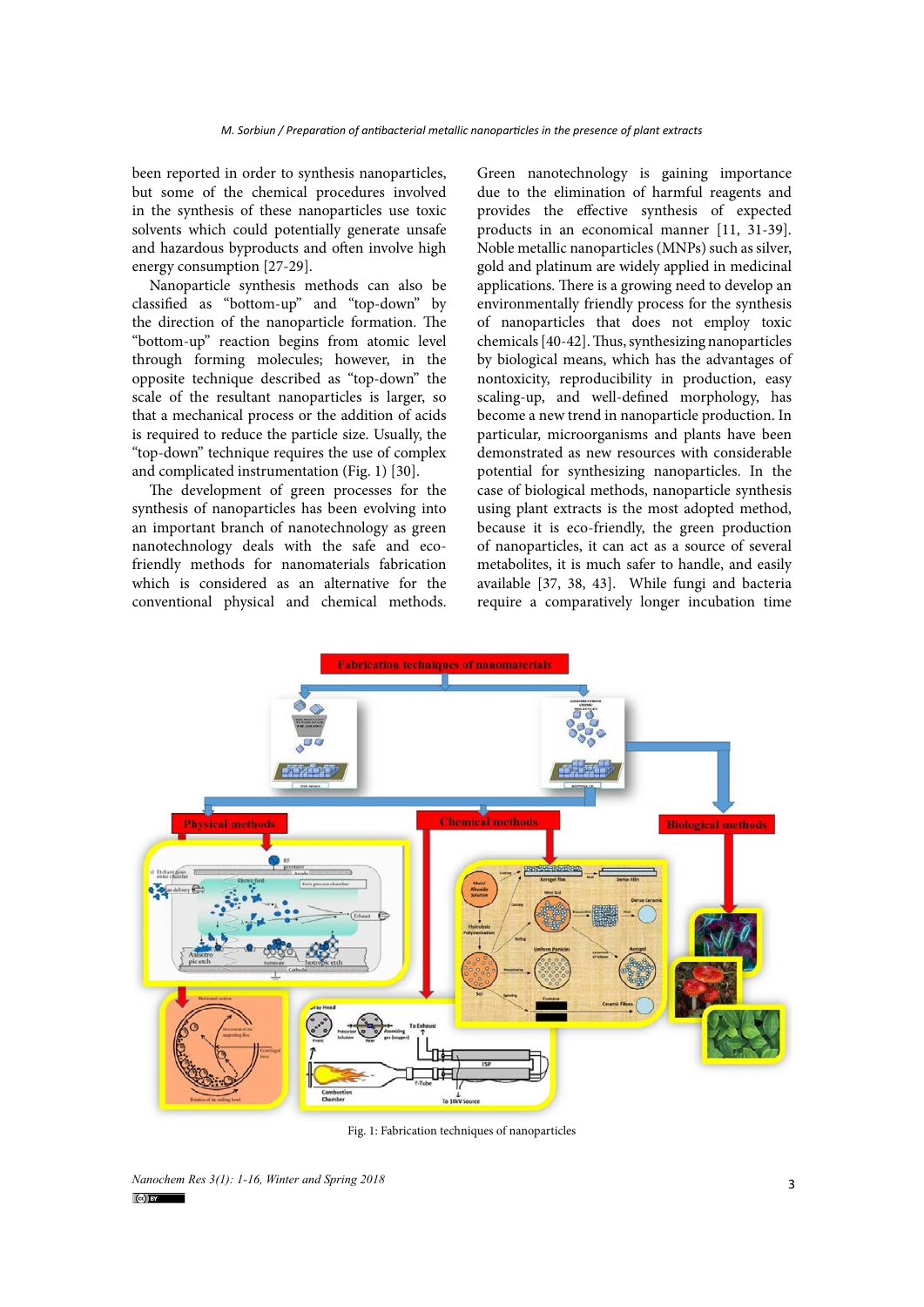in the growth media for reducing a metal ion, water-soluble phytochemicals do the same in a jiffy. Therefore, compared with bacteria or fungi, plant cells are among the suitable candidates for the synthesis of metallic nanoparticles. Plantbased synthesis of nanoparticles works at low temperatures and requires only modest and environmentally safe components [44]. In addition, the synthesis of nanoparticles using plants offers other advantages, such as the utilization of safer solvents, decreased use of dangerous reagents, milder response conditions, feasibility, and their adaptability in use for medicinal, surgical, and pharmaceutical applications [45]. Furthermore, physical requirements for their synthesis, including pressure, energy, temperature, and constituent materials, are trivial.

In the biosynthesis of metallic nanoparticles using plant extract, three important parameters are (1) metal salt, (2) a reducing agent, and (3) a stabilizing or capping agent for controlling the size of nanoparticles and preventing their aggregation [46]. Many biomolecules in plants such as proteins/enzymes, amino acids, carbohydrates, alkaloids, terpenoids, tannins, saponins, phenolic compounds, reducing sugar and vitamins [47] could be involved in bioreduction, formation and

stabilization of metal nanoparticles. The reduction potential of ions and reducing the capacity of plants which depend on the presence of polyphenols, enzymes, and other chelating agents present in plants have critical effects on the amounts of nanoparticle production (Fig. 2).

# *Antibacterial activity of metallic nanoparticles*

Metal-based nanoparticles represent an alternative for biomedical treatments, mainly in the fabrication of biomedical devices with antimicrobial coatings. A high antimicrobial activity of nanoparticles depends on the particle size that allows greater surface contact and a direct interaction with the membranes of pathogenic microorganisms. The antibacterial activities of metallic nanoparticles were found to be related to their shapes and sizes. Nanoparticles smaller than 10 nm interact with bacteria and produce electronic effects, which improve the reactivity of nanoparticles. Thus, it is proven that the bactericidal effect of nanoparticles is size dependent [48].

The cell membranes of the microorganisms interact with the medium, so metal NPs will have some interactions to release metal ions that interfere with the processes of the DNA replication, cell membrane formation, cell division, and so



*Nanochem Res 3(1): 1-16, Winter and Spring 2018*  $(c)$  BY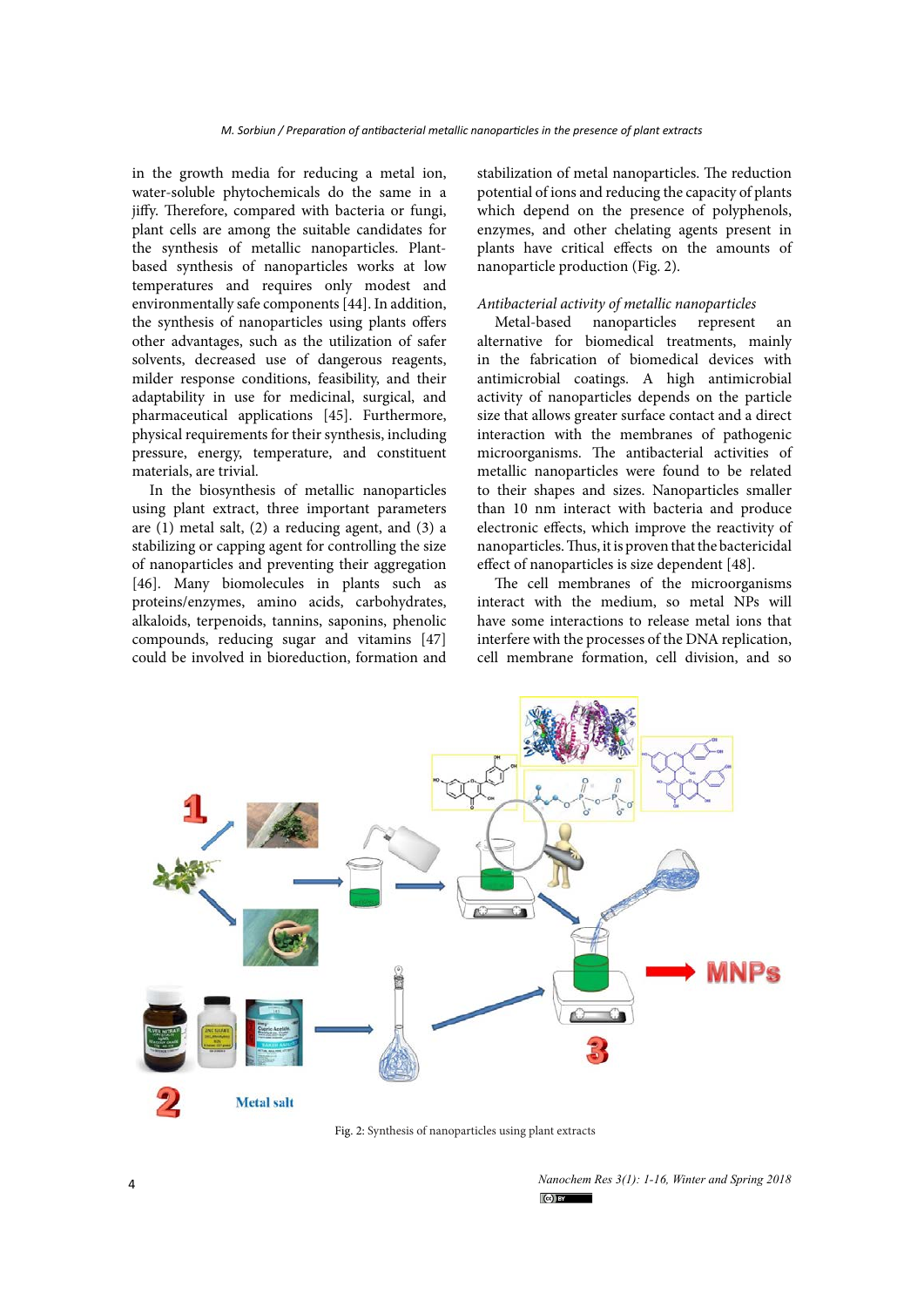forth, of certain microorganisms such as bacteria, which results in an antimicrobial effect [48, 49].

Several studies propose that nanoparticles attach to the surface of cell membrane disturbing the permeability and respiration function of the cell [18, 24]. The damage to the cell may be caused by the interaction of nanoparticles with sulfur or phosphorus-containing biomolecules in the cell such as DNA. Therefore, sulfur-containing proteins in the membrane or inside cells and phosphoruscontaining elements like DNA are likely to be preferential sites for binding Ag and Zn [50-52] or CuNPs. Other studies suggest that when bacteria are treated with silver ions, DNA tends to lose its ability to replicate. Lokini et al. [53] showed that AgNPs could destabilize the outer membrane and rupture the plasma membrane, thereby depleting intracellular ATP. The excellent antibacterial activity of silver nanoparticles is mainly attributed to their high surface area-to-volume ratio that enables greater presence of atoms on the surface and, in turn, greater contact with the environment. The smaller nanoparticles have more antibacterial activity that provide more surface exposure to the bacterial membrane [54]. In addition , these nanosized particles penetrate through cell membrane easier, interacting with intracellular materials and finally resulting in cell destruction in the process of multiplication. Luo et al. [55] documented that the nanoparticles induce oxidative stress to bacteria and induce ROS production. For example, the antibacterial activity could be explained based on reactive oxygen species (ROS) such as  $H_2O_2$ , hydroxyl radicals, singlet oxygen, and  $Zn^{2+}$  ions released on the surface of ZnO which cause severe damage to bacteria [56-58]. The generation of hydrogen peroxide  $(\mathrm{H}_{2}\mathrm{O}_{2})$  from the surface of ZnO is considered as an effective mean for the inhibition of bacterial growth according to some studies [59]. It has been reported that both UV and visible light can activate ZnO and consequently, electron-hole pairs (e $/h$ <sup>+</sup>) can be created. The generation of  $\mathrm{H}_{2}\mathrm{O}_{2}$ is explained as follows: the holes split the  $H_2O$ molecule from the suspension of ZnO into OHand H+. Furthermore, dissolved oxygen molecules are converted to superoxide radical anions  $(O_2^{\bullet}$ ) which react with hydrogen ion  $(H<sup>+</sup>)$  to produce HO<sub>2</sub> radicals. The collision of these hydroxyl radicals with electrons will produce hydrogen peroxide anions  $HO_2$ , which react with hydrogen to generate  $\mathrm{H}_{2}\mathrm{O}_{2}$  molecules. Therefore, the  $\mathrm{H}_{2}\mathrm{O}_{2}$ molecules generated can penetrate into the cell

membrane and kill the bacteria [60, 61]. The  $e/h^+$ pair recombination minimizes the chances of ROS generation. Lattice defects play an important role in the inhibiting  $e/h^+$  pair recombination process [62]. These defects may act as trapping centers and inhibit photo induced  $e/h^+$  pair recombination [63] resulting in higher antibacterial activity. Further, under normal circumstances, cells are able to defend themselves against ROS damage with antioxidant enzymes. However, when the nanoparticles are inside the cell, the nanoparticles could restrain antioxidative enzymes to inhibit the capability of removing ROS. Also reported that the nanoparticles break the balance of oxidant/ antioxidant and generate the accumulation of ROS in bacteria. However, exact mechanism of AgNPs on different bacterial cells needs a further study. Priester et al. [64] suggested that the action mechanism of the copper NPs occurs through the interaction of enzymes and -SH groups causing damage in the DNA and therefore oxidative stress generation [65-67]. The mechanism of penetration of nanoparticles to the bacteria is not understood completely, but studies suggest that when bacteria are treated with zinc nanoparticles, changes taken place in its membrane morphology cause a significant increase in its permeability affecting proper transport through the plasma membrane [68, 69], leaving the bacterial cells incapable of properly regulating transport through the plasma membrane, resulting into cell death [70]. In addition, ZnO nanoparticles could be attributed to the damage of the bacterial cell membrane and extrusion of the cytoplasmic contents thereby resulting in the death of the bacterium [71]. Several investigations have suggested the possible mechanisms involving the interaction of nanomaterials with the biological macromolecules. It is believed that microorganisms carry a negative charge while metal oxides carry a positive charge. This creates an "electromagnetic" attraction between the microbe and treated surface [72]. However, to understand the mechanisms of action of these agents, more detailed chemical structure elucidation of the bioactive components followed by therapeutic investigations and toxicological assessment are required.

### *Techniques for characterization of metallic nanoparticles*

The development of materials at nanometric scale is being increased in different fields. The properties of these nanomaterials are critical for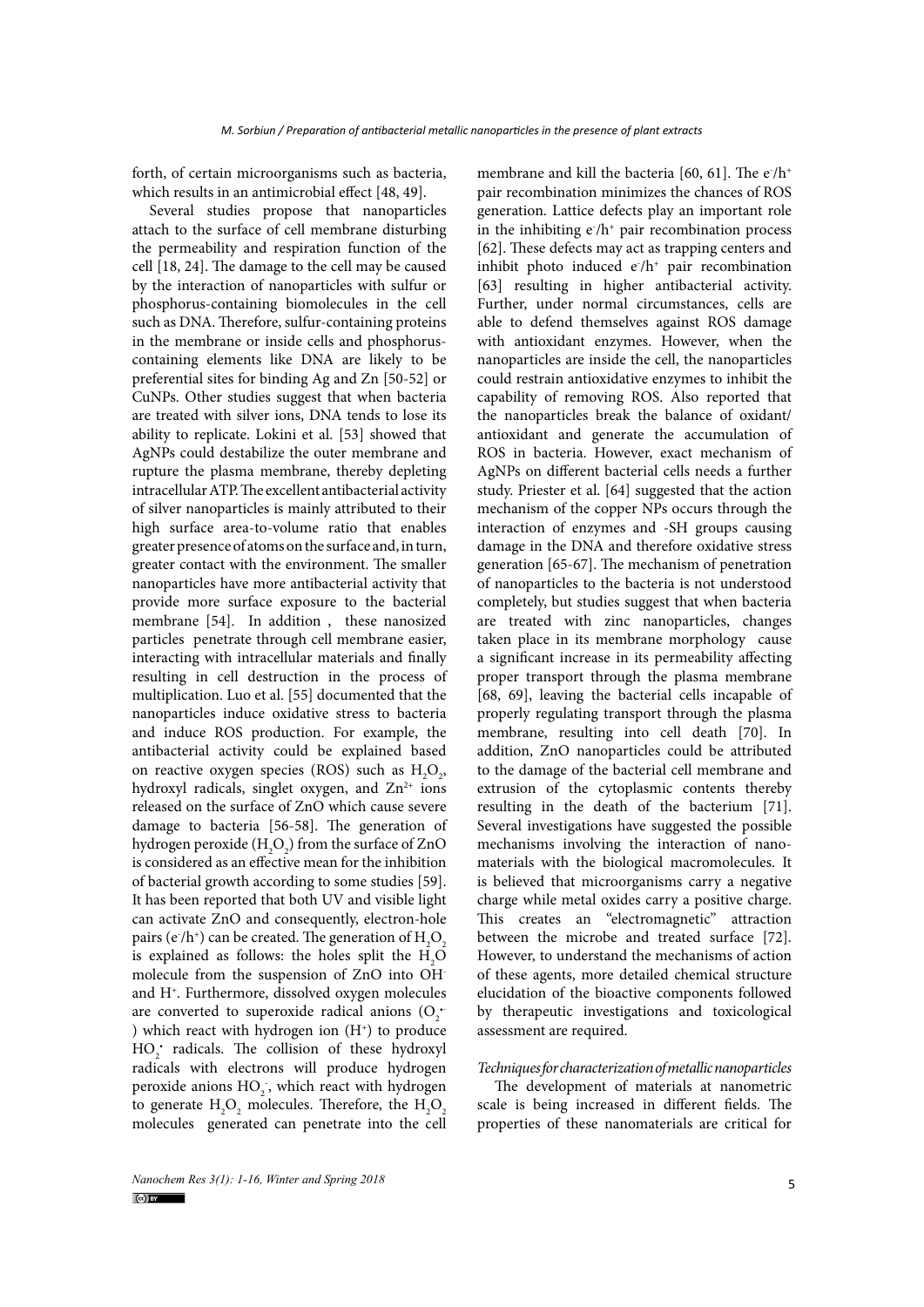the technological revolution worldwide, which mainly depend on the methods of synthesis for the potential applications such as the bactericidal and antifungal effect [73]. For observation of formation and characterization of metallic nanoparticles, several experimental techniques are applied [74-76].

*UV-Visible spectroscopy (UV-VIS)* is a technique used to quantify the light that is absorbed or scattered by a sample. It is generally recognized that UV–Vis spectra could be used to examine the size and shape controlled nanoparticles in aqueous suspensions [77]. Some of the colloidal metal materials are different under the macroscopic scale and show distinct absorption peaks in the visible region; copper, silver, and gold are metal with prominent absorption peaks. The optical absorption spectra of noble metallic nanoparticles are known to exhibit unique optical properties due to the property of surface plasmon resonance (SPR), which shift to longer wavelengths with increasing the particle size. On the other hand, SPR of a multi-nanoparticle aggregate will be redshifted to a longer wavelength compared with SPR of the individual particles. SPR is the effect of the oscillation of the conducting electrons aligned in resonance to the wavelength of the irradiated light [78]. The size and shape, the spacing between the metallic nanoparticles and dielectric constant of the medium and surface adsorbed species determine the spectral position of plasmon band absorption as well as its width [79]. According to Mie's theory, only a single SPR band is expected in the absorption spectra of spherical nanoparticles, whereas anisotropic particles could give rise to two or more SPR bands depending on the shape of the particles. The number of SPR peaks increases as the symmetry of the nanoparticle decreases [80-82]. The color appearing is due to excitation of surface plasmons in metallic nanoparticles [83]. Formation of MNPs by using plant extracts as a result of the reduction of the metal ions to metal is followed by color change and thus UV-Vis spectrum [84, 85].

*Transmission Electron Microscopy Analysis (TEM)* is the most common characterization technique to determine the size, shape and size distribution of the MNPs.

#### *Scanning Electron Microscopy (SEM)*

The SEM image provided insight into the morphology and size of the synthesized nanoparticles.

### *X-Ray Diffraction (XRD)*

The crystal structure and average particle size of the nanoparticles were analyzed by XRD system [86]. Generally, the narrow and strong diffraction peaks indicate the well crystalline nature of synthesized nanoparticles. The mean size of nanocrystals was measured from the broadening of the diffraction peaks corresponding to the most intensive reflections according to the JCPDS (Joint Committee on Powder Diffraction Standards) database. Scherrer equation [87] was used to determine the crystallite size from XRD diffraction pattern measured for nanoparticles:

# $d = Kλ / B cosθ$

Where:

d– the average dimension of crystallites in nanometers,

 $\lambda$  – the wavelength of the X-ray radiation

K– the Scherrer constant (shape factor, usually taken as 0.94),

B– the line width at half-maximum height (FWHM) in radians,

θ– the Bragg angle, (the position of the diffraction peak maximum).

#### *Energy Dispersive X-Ray Spectroscopy (EDS or EDX)*

EDX spectroscopy is used for identification, purity and the elemental composition of the synthesized nanoparticles**.**

# *Scanning Electron Microscopy (SEM)–Energy Dispersive X-RAY Spectroscopy (EDX)*

The morphology and chemical composition of the synthesized nanoparticles were examined by scanning electron microscopy (SEM) equipped with an energy-dispersive X-ray spectrometer (EDX or EDS). The main use of high-resolution EDS/SEM (∼100 A˚ ) is the ability to obtain threedimensional images with large depth fields by a simple sample preparation [88].

### *Dynamic Light Scattering (DLS) Analysis*

The particle size distribution and zeta potential analysis of NPs were evaluated via dynamic light scattering (DLS) and zeta potential was analyzed using Malvern Zetasizer Nano range instrument. The particle size distribution spectra of the metallic nanoparticles were recorded as diameter (nm) versus frequency (%/nm) spectra with diameter (nm) on x-axis and frequency (%/ nm) on y-axis. The zeta potential spectra of the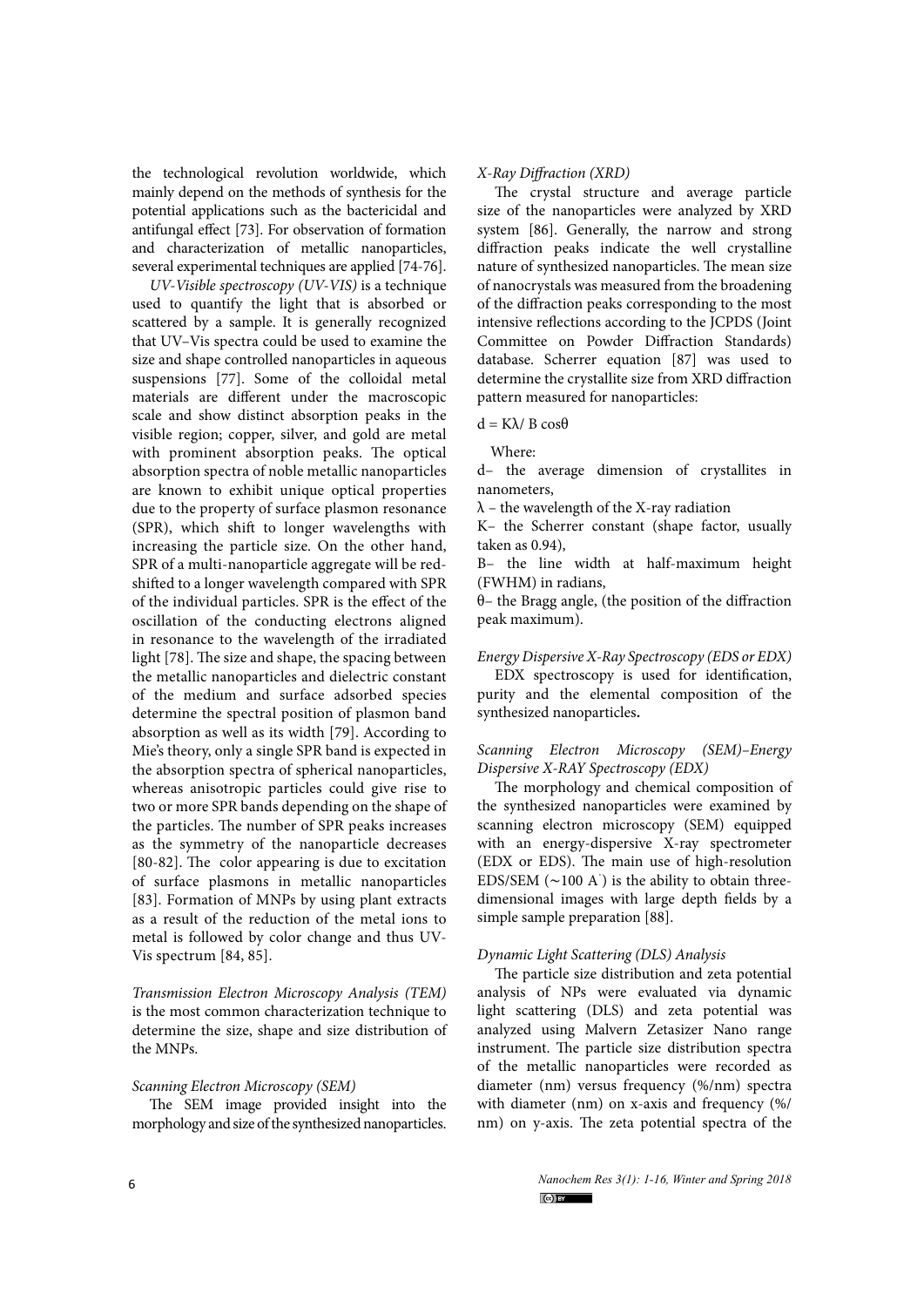metallic nanoparticles were recorded zeta potential versus intensity spectra; zeta potential (mV) on x-axis and intensity (a.u) on y-axis. Zeta potential values reveal details about the surface charge and predicting the long-term stability of the dispersion of synthesized metallic nanoparticles [89]. Nanoparticles with zeta potential values greater than  $+25$  mV or less than  $-25$  mV typically have high degrees of stability. If the hydrosols have a large negative or positive zeta potential then they will tend to repel each other and there will be no tendency of the particles to agglomerate. On the other hand, the particles have low zeta potential values then there will be no force to prevent the particles coming together and flocculating [90]. The zeta potential of nanoparticles strongly depends on pH and electrolyte concentration of the dispersion [91]. The particle size and zeta potential values of the synthesized AuNPs using mushroom (*Agaricus bisporus*) extract were 32.1 nm, –45.8 mV respectively. Zeta potential measurements reveal the NPs are highly stable and have an average surface charge of –45.8 mV. As mentioned, the higher zeta-potential value is a key parameter to maintain the stability of suspension through the electrostatic repulsion between particles, which results in a high stability of suspension [92].

#### *Fourier Transform Infrared (FTIR) Spectroscopy*

Fourier transform infrared (FTIR) spectroscopy, used to evaluate chemical bonds in surface atoms and functional atoms on the surface of nanoparticles, can be used to characterize physical properties of nanomaterials and their functions [93]. In the biosynthesis of MNPs using plant extracts, FTIR spectroscopic measurements were carried out to identify the possible biomolecules in extracts responsible for capping leading to efficient stabilization of MNPs. For instance, FT-IR spectra of as synthesized CuNPs (biocapped) [94] shows major peaks at  $2362 \text{ cm}^{-1}$  and  $1382$ cm<sup>-1</sup> corresponding to aldehydic C-H stretching and C-N stretching vibration of the aromatic amine, respectively. These two peaks are absent when CuNPs washed in acetone/methanol/ water in the ultrasonic bath. However, the remaining broadband around 3413 cm-1 in both cases indicates the presence of O-H stretching corresponding to poly phenols (flavonoids) present in the plant extract [95]. Also, the bands at 1714  $cm^{-1}$  and 1108  $cm^{-1}$  ascribed to C=O stretching and C-O bending indicate the presence of flavonoids and terpenoids which may be responsible for the reduction/stabilization process (Fig. 3) [96].



Fig. 3: Techniques for characterization of metallic nanoparticles

<sup>7</sup> *Nanochem Res 3(1): 1-16, Winter and Spring 2018*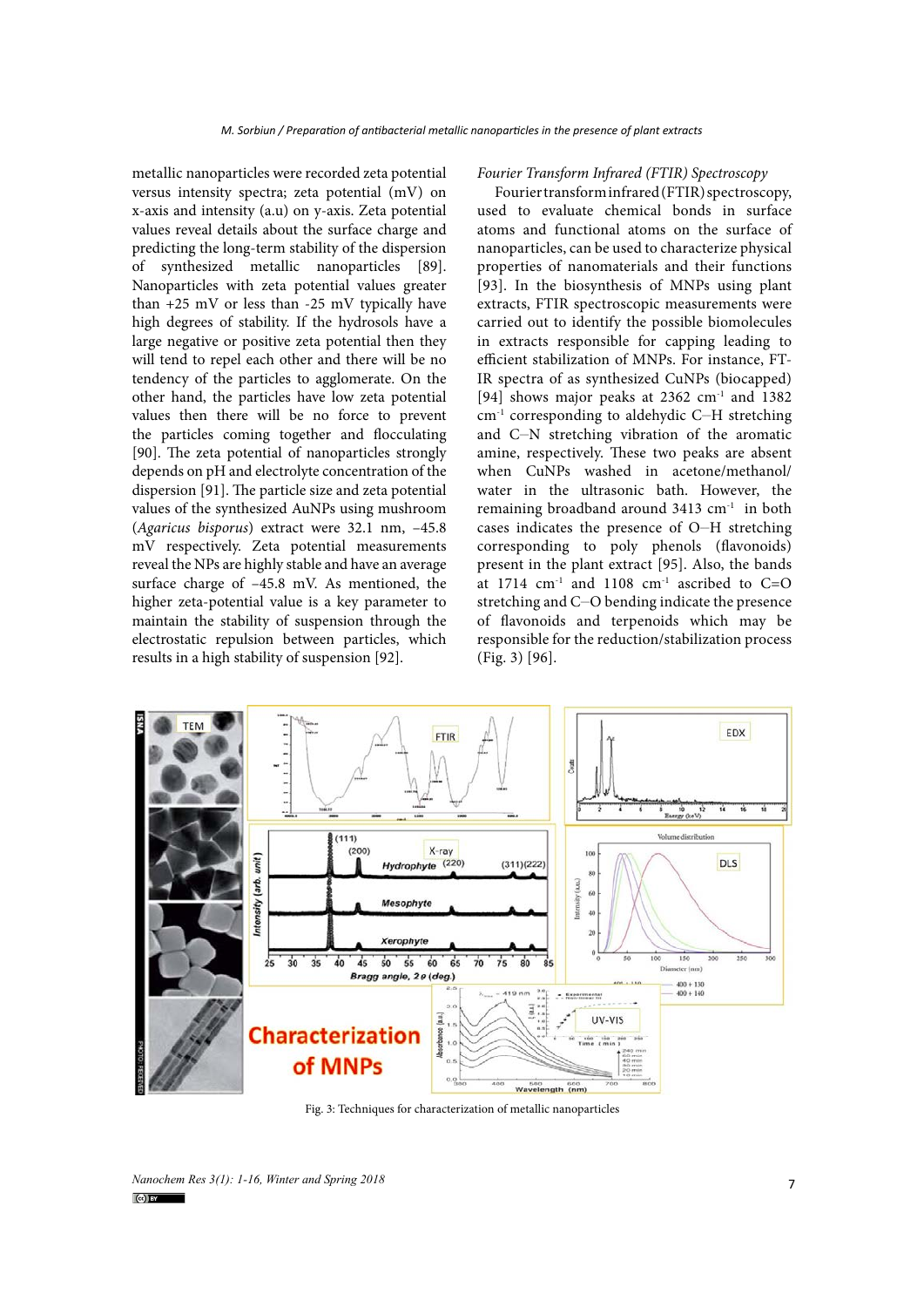#### *Synthesis of Nanoparticles Using Plant Extracts*

Generally, nanoparticles are prepared by a variety of chemical and physical methods which are not environmentally friendly. Green synthesis of MNPs is an economical, eco-friendly and simple method in the synthesis route [32, 97-99]. A number of biomolecules act as reducing and protecting agents in the green synthesis of MNPs. Green/biosynthesis of MNPs were performed by using bacteria, fungi and plant extract [100-102]. Green synthesis appears to be a cost-effective alternative to conventional physical and chemical method of MNPs synthesis and would be suitable for developing a biological process for large-scale production. Nowadays, plant extracts act as reducing and capping agents for the synthesis of nanoparticles, which is more advantageous than chemical, microbial synthesis [103-107].

The rate of nanoparticle growth depends upon various variables, including the concentration of metal ions, amount of plant extract, pH and temperature [108]. Time is also a key parameter in the synthesis of nanoparticles. The availability of an enormous number of nuclei at a given time resulted in decreasing the size of nanoparticles, because smaller metal nuclei grow and use metal ions at the same time [109].

Vilchis-Nestor et al. [110] reported the synthesis of gold nanoparticles and silver nanostructures by using green tea (*Camellia sinensis*) extract in aqueous solution at ambient conditions. They also investigated the control of size, morphology, and optical properties of the nanostructures and reported initial concentrations of metal ions and plant extract as controlling factors. It was investigated that when the amount of *C. sinensis*  extract is increased, the resulted nanoparticles are slightly bigger and more spherical. In another study, the amount of plant material was found to play a critical role in controlling the size and size disparity of metallic nanoparticles. Accordingly, smaller metallic nanoparticles and narrow size distribution occur when more plant extract is added in the reaction medium**.** The particle size distribution varied with the variation in the dosage of *C. zeylanicum* bark extract. The number of particles increased with increasing dosage due to the variation in the number of reductive biomolecules [111].

 As metal particles are generated in the aqueous phase, they are unstable by nature, and these metal atoms tend to agglomerate to decrease the total surface energy. In addition, some metals serve as nuclei for others to grow on. This agglomeration, which can be caused by attractive van der Waals forces between crystals, should be repressed to limit the final particle size at the nanometric scale [109]. The plant extract serves as a reducing and dispersing agent to separate metal ions from each other and hence provides better size control of nanoparticles. It also remains on the metal NPs as the capping agent and improves the biological activity. The plant extracts/bioextract often contains metabolites such as flavonoids, proteins, terpenoids, and polyphenols. These biomolecules not only act as reducing agents for metal ion reduction but also (remains on the metallic NPs) as the capping agents which helps to minimize the agglomeration of NPs thereby controlling the morphology and also helping to protect/stabilize the NPs, thus improving the biological potential. G. Sangeetha et al. [112] reported the formation of ZnONPs in the biosynthesis procedures by aloe barbadensis miller leaf extract. The overall observation proved the existence of some phenolic compounds, terpenoids or proteins that were bound to the surface of ZnO nanoparticles. The stability of ZnO nanoparticle could be due to the free amino and carboxylic groups interacted with the zinc surface. The bonds of functional groups such as –CO–C–, –C–O– and –C=C– were derived from heterocyclic compounds and the amide bands derived from the proteins were present in the leaf extract and were the capping ligands of the nanoparticle [113-115]. Moreover, the proteins presented in the medium prevented agglomeration and aided the stabilization by forming a coat, covering the metallic nanoparticles.

In green synthesis of CuNPs, biomolecules found in the Thymus vulgaris L. leaf extract induce the reduction of  $Cu^{2+}$  ions from  $CuSO_{4}$ .5H<sub>2</sub>O to copper nanoparticles [116] or in another synthesis, the plant extract of Nephelium lappaceum acts as ligation, and the aromatic hydroxyl group present in polyphenolic ellagic acid ligate with zinc ions to form zinc-ellagate complex (pH 5–7). Calcification of this complex at 450 °C in static air leads to the formation of ZnO NPs [117]. (Scheme 1)

In some of the studies, the influence of pH on the biosynthesis of NPs has been investigated. It was suggested that different values of pH affect nanoparticle size and shape. In the synthesis of silver and gold nanoparticles by fruit extract of *Tanacetum vulgare*, larger particle size could be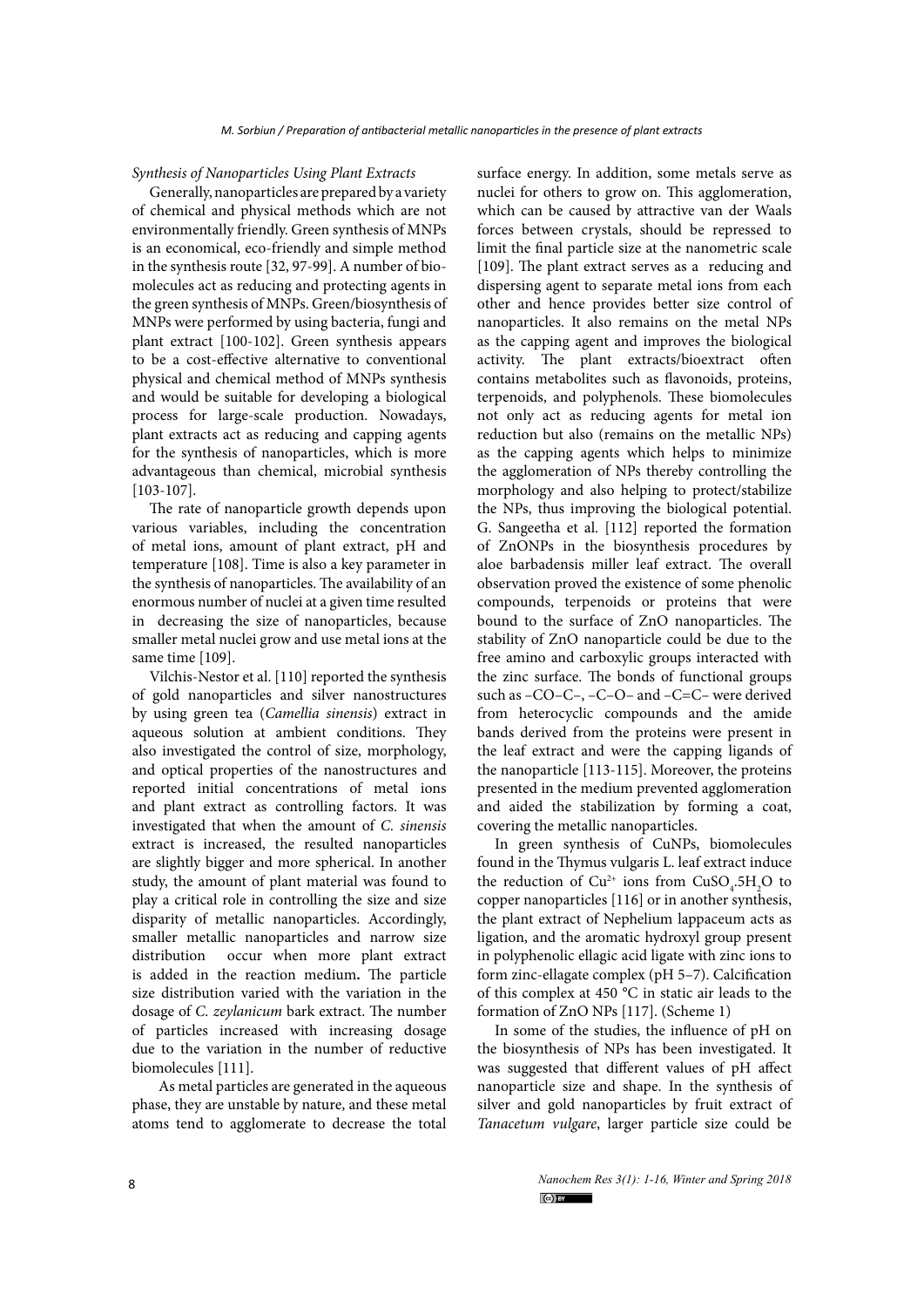achieved by decreasing the pH [89]. In another study, Dwivedi and Gopal [118] determined that nanoparticles are more stable when exposed to higher pH conditions. Results of studies in the biosynthesis of AgNPs indicate that the size of nanoparticles decreases when pH increases. At lower pH, aggregation exceeds over nucleation to form large particles. Whereas, at higher pH, more functional groups are available for binding to silver leading to the synthesis of stable, smallsized nanoparticles. However, as stated by Gan and Li [119], plant extracts which can produce a large number of stable nanoparticles over wide pH range can be more suitable for application in which there is a change in environmental PH. However, previous studies have indicated that neutral pH is optimal for the synthesis of AgNPs . At this pH, little or no assembly of AgNPs into the particles of suitable size and shape occurs [120]. In another study, nano-crystalline palladium particles



Scheme 1. Possible mechanisms of formation of Cu and ZnO NPs by using the extract of plants.

*Nanochem Res 3(1): 1-16, Winter and Spring 2018*<br> **19.**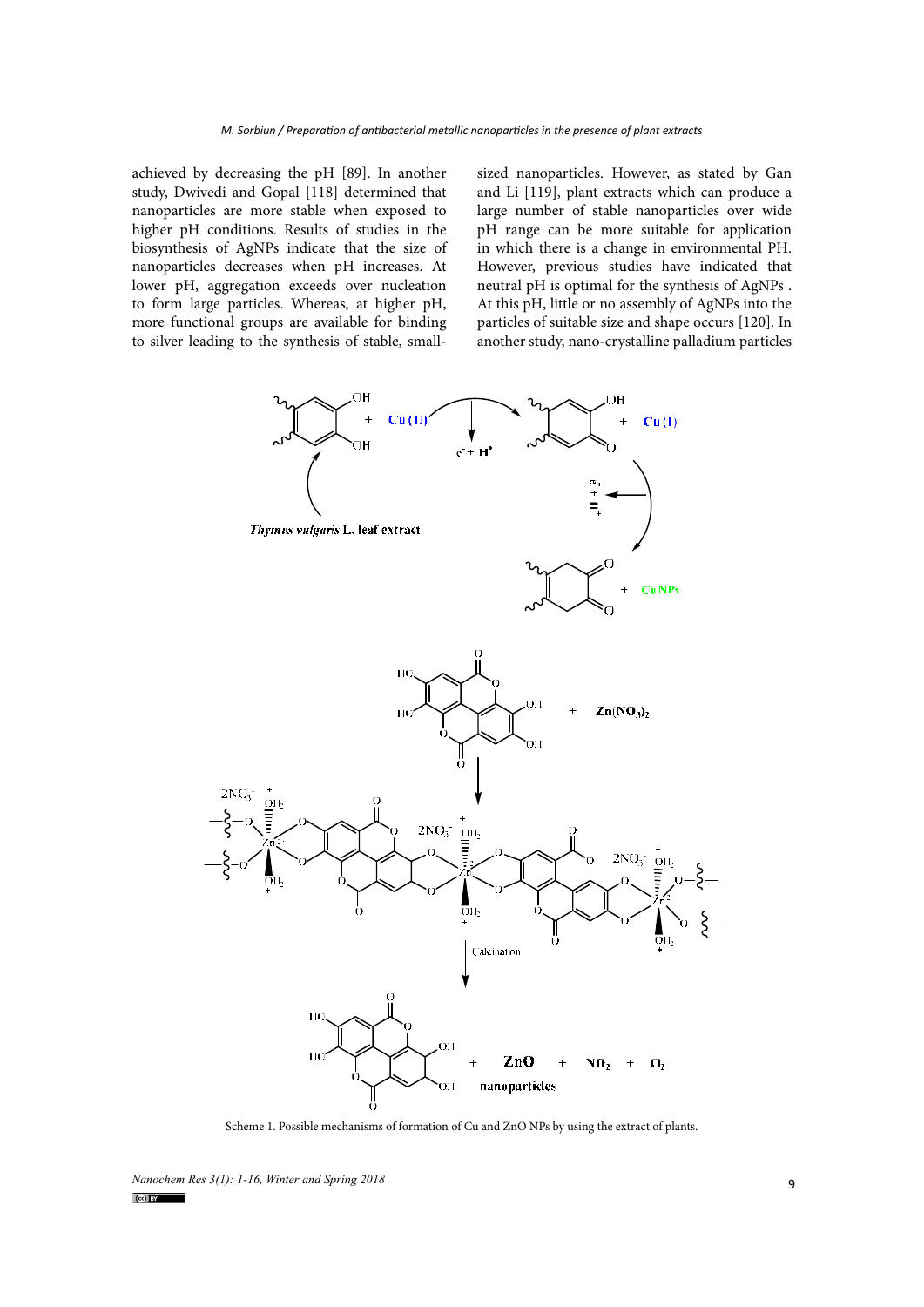| plants                   | Parts of plant | <b>NPS</b>                     | Size<br>(nm) | morphology           | T<br>(°C) | Time             | Ref     |
|--------------------------|----------------|--------------------------------|--------------|----------------------|-----------|------------------|---------|
| Eichhornia crassipes     | leaf           | ZnO                            | 32           | Spherical            | 60        | 1 <sub>h</sub>   | [121]   |
| Trifolium pratense       | flower         | ZnO                            | 60-70        | Spherical            | 90        | 4 h              | $[122]$ |
| Aloe vera                | leaf           | ZnO                            | $25 - 40$    | Spherical            | 150       | $5-6h$           | [112]   |
| Boswellia ovalifoliolata | stem bark      | ZnO                            | 20           | Spherical            | -------   | 1 <sub>h</sub>   | [123]   |
| garlic (Allium sativum)  | leave          | ZnO                            | 14           | Spherical            | 90        | 3 <sub>h</sub>   | [124]   |
| Althaea officinalis L    | flower         | AgO                            | 50           | Spherical            | 62        | $15 \text{ min}$ | $[125]$ |
| Magnolia kobus           | leaf           | Cu                             | 37           | Spherical            | 95        | 24 h             | [126]   |
| Potato                   |                | ZnO                            | 20           | Hexagonal (wurtzite) | 80        | $30 \text{ min}$ | [127]   |
| Aloe Vera                | flower         | Cu                             | 40           | Spherical            | 50        | 30 min           | [128]   |
| Potato                   |                | Fe <sub>3</sub> O <sub>4</sub> | 40           | Spherical            | 80        | $35 \text{ min}$ | [129]   |
| Magnolia Kobus           | leaf           | Au                             | 40           | Hexagonal            | 95        | 3 min            | [130]   |
| Kalopanax pictus         | leaf           | MnO2                           | 19.2         | Spherical            | rt        | 90 min           | [131]   |
| Diopyros kaki            | leaf           | Pt                             | $2 - 20$     | Spherical - plates   | 95        | $2-3h$           | $[132]$ |
| Tradescantia pallida     | leaf           | ZnO                            | $23 - 27$    | rod                  | 60        | 4h               | [133]   |
| Magnolia kobus           | leaf           | Ag                             | 16           | Spherical            | 95        | $30 \text{ min}$ | [134]   |
| Kalopanax pictus         | leaf           | Ag                             | 10           | Spherical            | 90        | -----            | [135]   |
| Kalopanax septemlobus    | leaf           | Ag                             | 30.8         | Spherical            | rt        | 24 h             | [136]   |
| Calotropis procera       | leaf           | Ag                             | 10           | Spherical            | rt        | $10 \text{ min}$ | [137]   |
| Alternanthera dentata    | leaf           | Ag                             | 10-80        | Spherical            | rt        | $10 \text{ min}$ | [138]   |
| Cocous nucifera          | flower         | Ag                             | 22           | Spherical            | rt        | 24 h             | [139]   |
| Abutilon indicum         | leaf           | Ag                             | $7 - 17$     | Spherical            | rt        | $15 \text{ min}$ | $[140]$ |
| Quercus brantii (oak)    | leaf           | Ag                             | $0.83 - 6$   | Spherical            | rt        | 5 <sub>h</sub>   | [141]   |
| Cycas                    | leaf           | Ag                             | $2 - 6$      | Spherical            | 95        | 20 min           | $[142]$ |
| Punica granatum          | peel           | Cu                             | $15 - 20$    | Spherical            | rt        | 8h               | [143]   |
| Ananas comosus           | fruit          | Ag                             | $5 - 30$     | Spherical            | rt        | $2 \text{ min}$  | $[144]$ |
| Vitis vinifera           | fruit          | Se                             | $3 - 18$     | Spherical            | 95        | $15 \text{ min}$ | [145]   |
| Carica papaya            | leaf           | ZnO                            | 50           | Spherical            | 60        | 2 <sub>h</sub>   | [146]   |
| Banana                   | peel           | CuO                            | 23           | Spherical            | 70-80     | ------           | $[147]$ |
| Belgian endive           | leaf           | Ag                             | 19-64        | Spherical            | 75-80     | ------           | [148]   |
| Sasa borealis            | leaf           | Au                             | $10 - 30$    | Oval, Spherical      | 50        | 20 min           | [149]   |
| Elettaria cardamomum     | seed           | Au                             | 15.2         | Spherical            | 60        | 2 min            | $[150]$ |
| Camellia japonica        | leaf           | CuO                            | $15 - 25$    | Spherical            | 60-80     | ------           | $[151]$ |
| Ficus carica             | fruit          | Ag                             | 54-89        | Spherical            | rt        | 24 h             | [152]   |

|  |  | Table 1: The synthesis of NPs using plant extracts by modifying parameters such as temperature and time. |  |
|--|--|----------------------------------------------------------------------------------------------------------|--|
|  |  |                                                                                                          |  |

(10–15 nm) have been synthesized using *Curcuma longa* tuber extract as biomaterial that pH and temperature have no major effect on size and shape of the nanoparticles.

 Investigations showed that the rate of synthesis of the nanoparticles was related to the reaction and incubation temperature, and an increase in temperature levels leads to nanoparticle growth at a faster rate and reducing their average particle size. The reason for a decrease in particle size with temperature can be discussed as follows. As the reaction temperature increases, the reaction rate increases and thus most metal ions are consumed in the formation of nuclei, stopping the secondary reduction process on the surface of the preformed nuclei. For instance, synthesis rate and final conversion to silver nanoparticles became faster when reaction temperature increased. However, the average particle sizes produced by *D. kaki* leaf broth decreased from 50 nm to 16 nm when temperature

increased from 25 *◦* C to 95 *◦* C [84].

Table 1 summarizes the important examples of nanoparticle biosynthesis using various plant extracts. Moreover, some important features of the nanoparticles including size and morphology and a number of parameters such as temperature and time are mentioned.

# **CONCLUSION**

 It is known that green synthesis of MNPs is much safer and environmentally friendly compared to chemical and physical synthesis. The methodology employed by using plant extract is very simple, easy to perform, inexpensive, high efficient and eco-friendly. Plant extracts contain diverse chemical compounds such as proteins, carbohydrates, alkaloids, tannins, phenolics, oils, and saponins which have medicinal value and the same can act as reducing and capping agents for MNP synthesis.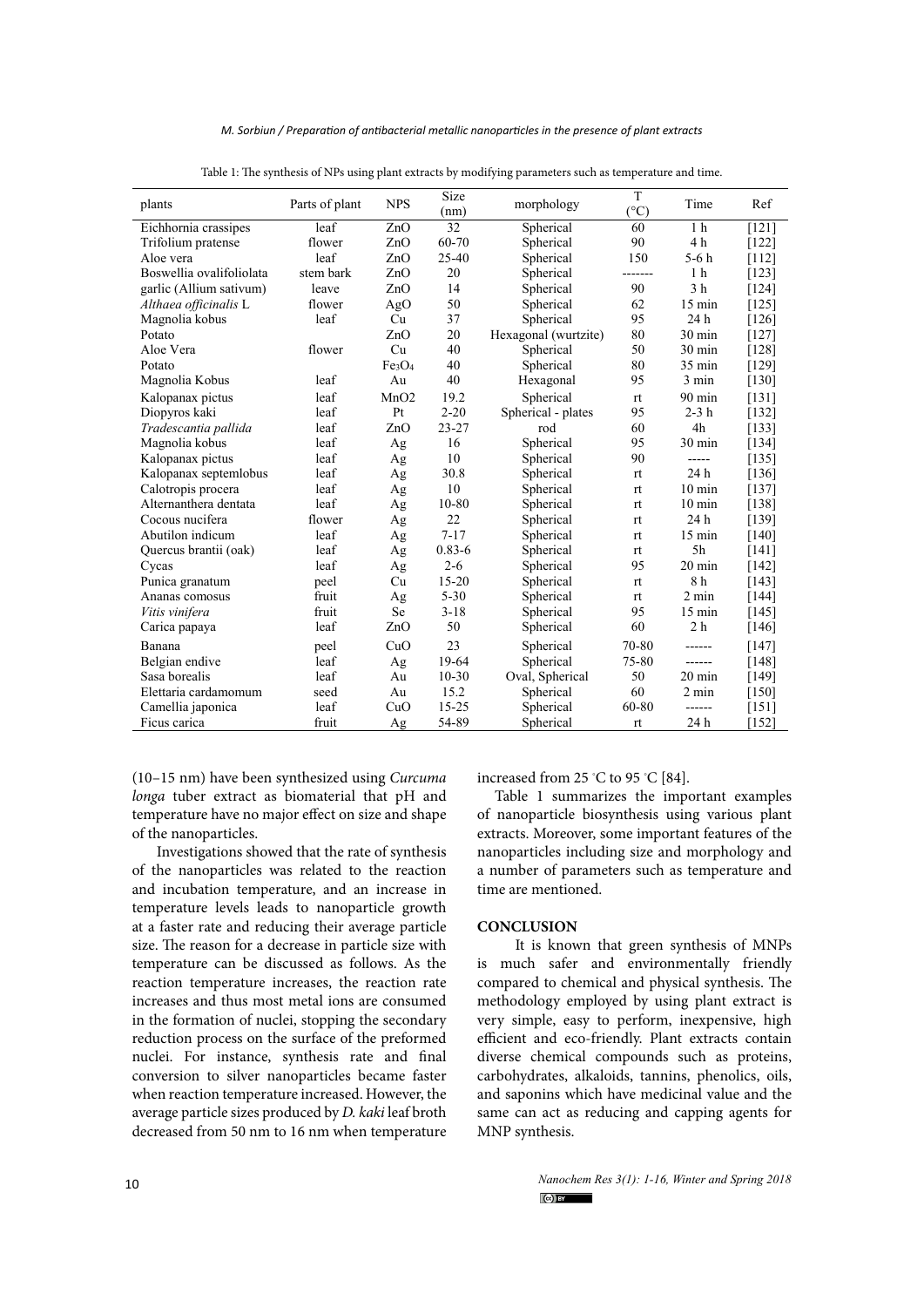The shape, size, and size distribution of MNPs can be controlled by optimization of reaction conditions, such as temperature, pH, and amount of plant material suggesting that extract can be used as both reducing and stabilizing agent for the preparation of MNPs. With the help of more detailed experimentation on reaction parameters such as pH, temperature, ratio and concentration of plant extract to the metal salt, it will be possible to optimize production process to obtain a large amount of stable, and small size MNPs.

Phytosynthesized MNPs have many applications such as antimicrobial, biomedical, agriculture, bioinsecticides, catalyst, biosensor, etc. The antibacterial activities were inversely proportional to the average nanoparticle sizes. The studies indicated that biologically synthesized metallic nanoparticles using plant extract have higher antibacterial activity than metallic nanoparticles chemically synthesized. Future prospect of plant-mediated nanoparticle synthesis includes an extension of laboratory-based work to industrial scale, elucidation of phytochemicals involved in the synthesis of nanoparticles using bioinformatics tools and deriving the exact mechanism involved in inhibition of pathogenic bacteria.

# **CONFLICT OF INTEREST**

The authors declare that there is no conflict of interests regarding the publication of this manuscript.

### **REFERENCES**

- 1. Nanoscience and Nanotechnologies: The Royal Society & The Royal Academy of Engineering; 2004.
- 2. [Abou El-Nour KMM, Eftaiha Aa, Al-Warthan A, Ammar](http://dx.doi.org/10.1016/j.arabjc.2010.04.008)  [RAA. Synthesis and applications of silver nanoparticles.](http://dx.doi.org/10.1016/j.arabjc.2010.04.008)  [Arabian Journal of Chemistry. 2010;3\(3\):135-40.](http://dx.doi.org/10.1016/j.arabjc.2010.04.008)
- 3. [Mohanpuria P, Rana NK, Yadav SK. Biosynthesis](http://dx.doi.org/10.1007/s11051-007-9275-x)  [of nanoparticles: technological concepts and future](http://dx.doi.org/10.1007/s11051-007-9275-x)  [applications. Journal of Nanoparticle Research.](http://dx.doi.org/10.1007/s11051-007-9275-x)  [2007;10\(3\):507-17.](http://dx.doi.org/10.1007/s11051-007-9275-x)
- 4. [van Dijken A, Meulenkamp EA, Vanmaekelbergh D,](http://dx.doi.org/10.1016/s0022-2313(99)00599-2)  [Meijerink A. Identification of the transition responsible](http://dx.doi.org/10.1016/s0022-2313(99)00599-2)  [for the visible emission in ZnO using quantum size effects.](http://dx.doi.org/10.1016/s0022-2313(99)00599-2)  [Journal of Luminescence. 2000;90\(3-4\):123-8.](http://dx.doi.org/10.1016/s0022-2313(99)00599-2)
- 5. [Moritz M, Geszke-Moritz M. Zastosowanie](http://yadda.icm.edu.pl/yadda/element/bwmeta1.element.baztech-8630368f-8922-41a6-ac13-9d7afa04302b)  [nanomateriałów w wykrywaniu i usuwaniu zanieczyszczeń](http://yadda.icm.edu.pl/yadda/element/bwmeta1.element.baztech-8630368f-8922-41a6-ac13-9d7afa04302b)  [środowiska. Przemysł Chemiczny. 2012;91:2375-81.](http://yadda.icm.edu.pl/yadda/element/bwmeta1.element.baztech-8630368f-8922-41a6-ac13-9d7afa04302b)
- 6. [Zhao G, Stevens JSE. Biometals. 1998;11\(1\):27-32.](http://dx.doi.org/10.1023/a:1009253223055)
- 7. [Królikowska A, Kudelski A, Michota A, Bukowska J. SERS](http://dx.doi.org/10.1016/s0039-6028(03)00094-3)  [studies on the structure of thioglycolic acid monolayers on](http://dx.doi.org/10.1016/s0039-6028(03)00094-3)  [silver and gold. Surface Science. 2003;532-535:227-32.](http://dx.doi.org/10.1016/s0039-6028(03)00094-3)
- 8. [Crabtree JH, Burchette RJ, Siddiqi RA, Huen IT, Hadnott](http://www.pdiconnect.com/content/23/4/368.short)  [LL, Fishman A. The efficacy of silver-ion implanted](http://www.pdiconnect.com/content/23/4/368.short)

[catheters in reducing peritoneal dialysis-related infections.](http://www.pdiconnect.com/content/23/4/368.short) [Peritoneal Dialysis International. 2003;23\(4\):368-74.](http://www.pdiconnect.com/content/23/4/368.short)

- 9. [Catauro M, Raucci MG, de Gaetano F, Marotta](http://dx.doi.org/10.1023/b:jmsm.0000032825.51052.00) [A. Antibacterial and bioactive silver-containing](http://dx.doi.org/10.1023/b:jmsm.0000032825.51052.00) [Na2O·CaO·2SiO2glass prepared by sol–gel method.](http://dx.doi.org/10.1023/b:jmsm.0000032825.51052.00) [Journal of Materials Science: Materials in Medicine.](http://dx.doi.org/10.1023/b:jmsm.0000032825.51052.00) [2004;15\(7\):831-7.](http://dx.doi.org/10.1023/b:jmsm.0000032825.51052.00)
- 10. [Fardood ST, Ramazani A, Moradi S. Green synthesis of](http://dx.doi.org/10.1007/s10971-017-4310-6) [Ni–Cu–Mg ferrite nanoparticles using tragacanth gum](http://dx.doi.org/10.1007/s10971-017-4310-6) [and their use as an efficient catalyst for the synthesis of](http://dx.doi.org/10.1007/s10971-017-4310-6) [polyhydroquinoline derivatives. Journal of Sol-Gel Science](http://dx.doi.org/10.1007/s10971-017-4310-6) [and Technology. 2017;82\(2\):432-9.](http://dx.doi.org/10.1007/s10971-017-4310-6)
- 11. [Taghavi Fardood S, Ramazani A, Golfar Z, Joo SW.](http://dx.doi.org/10.1002/aoc.3823) [Green synthesis of Ni-Cu-Zn ferrite nanoparticles using](http://dx.doi.org/10.1002/aoc.3823) [tragacanth gum and their use as an efficient catalyst for](http://dx.doi.org/10.1002/aoc.3823) [the synthesis of polyhydroquinoline derivatives. Applied](http://dx.doi.org/10.1002/aoc.3823) [Organometallic Chemistry. 2017;31\(12\):e3823.](http://dx.doi.org/10.1002/aoc.3823)
- 12. [Arvizo RR, Bhattacharyya S, Kudgus RA, Giri K,](http://dx.doi.org/10.1039/c2cs15355f) [Bhattacharya R, Mukherjee P. Intrinsic therapeutic](http://dx.doi.org/10.1039/c2cs15355f) [applications of noble metal nanoparticles: past, present](http://dx.doi.org/10.1039/c2cs15355f) [and future. Chemical Society Reviews. 2012;41\(7\):2943.](http://dx.doi.org/10.1039/c2cs15355f)
- 13. Beitollai H, Zaimbashi R. A New Sensor Based on Graphite Screen Printed Electrode Modified With Cu-Nanocomplex for Determination of Paracetamol. Nanochemistry Research. 2017; 2 (1): 151-8.
- 14. [Issa B, Obaidat I, Albiss B, Haik Y. Magnetic Nanoparticles:](http://dx.doi.org/10.3390/ijms141121266) [Surface Effects and Properties Related to Biomedicine](http://dx.doi.org/10.3390/ijms141121266) [Applications. International Journal of Molecular Sciences.](http://dx.doi.org/10.3390/ijms141121266) [2013;14\(11\):21266-305.](http://dx.doi.org/10.3390/ijms141121266)
- 15. [Rao CNR, Ramakrishna Matte HSS, Voggu R, Govindaraj](http://dx.doi.org/10.1039/c2dt12266a) [A. Recent progress in the synthesis of inorganic](http://dx.doi.org/10.1039/c2dt12266a) [nanoparticles. Dalton Transactions. 2012;41\(17\):5089.](http://dx.doi.org/10.1039/c2dt12266a)
- 16. Pradeep T. Nano: The Essentials: McGraw-Hill Education; 2008.
- 17. [Zeiri Y, Elia P, Zach R, Hazan S, Kolusheva S, Porat Ze.](http://dx.doi.org/10.2147/ijn.s57343) [Green synthesis of gold nanoparticles using plant extracts](http://dx.doi.org/10.2147/ijn.s57343) [as reducing agents. International Journal of Nanomedicine.](http://dx.doi.org/10.2147/ijn.s57343) [2014:4007.](http://dx.doi.org/10.2147/ijn.s57343)
- 18. [Rai M, Yadav A, Gade A. Silver nanoparticles as a new](http://dx.doi.org/10.1016/j.biotechadv.2008.09.002) [generation of antimicrobials. Biotechnology Advances.](http://dx.doi.org/10.1016/j.biotechadv.2008.09.002) [2009;27\(1\):76-83.](http://dx.doi.org/10.1016/j.biotechadv.2008.09.002)
- 19. [Khodashenas B, Ghorbani HR. Synthesis of copper](http://dx.doi.org/10.1007/s11814-014-0127-y) [nanoparticles : An overview of the various methods. Korean](http://dx.doi.org/10.1007/s11814-014-0127-y) [Journal of Chemical Engineering. 2014;31\(7\):1105-9.](http://dx.doi.org/10.1007/s11814-014-0127-y)
- 20. [Li X-q, Zhang W-x. Iron Nanoparticles: the Core−Shell](http://dx.doi.org/10.1021/la060057k) [Structure and Unique Properties for Ni\(II\) Sequestration.](http://dx.doi.org/10.1021/la060057k) [Langmuir. 2006;22\(10\):4638-42.](http://dx.doi.org/10.1021/la060057k)
- 21. [Li Y, Duan X, Qian Y, Yang L, Liao H. Nanocrystalline](http://dx.doi.org/10.1006/jcis.1998.5879) [Silver Particles: Synthesis, Agglomeration, and Sputtering](http://dx.doi.org/10.1006/jcis.1998.5879) [Induced by Electron Beam. Journal of Colloid and](http://dx.doi.org/10.1006/jcis.1998.5879) [Interface Science. 1999;209\(2\):347-9.](http://dx.doi.org/10.1006/jcis.1998.5879)
- 22. Maribel G. Guzmán JD, Stephan Godet. Synthesis of silver nanoparticles by chemical reduction method and their antibacterial activity. International Journal of Chemical and Biomolecular Engineering. 2009; 2: 104.
- 23. [Rodríguez-Sánchez L, Blanco MC, López-Quintela MA.](http://dx.doi.org/10.1021/jp001761r) [Electrochemical Synthesis of Silver Nanoparticles. The](http://dx.doi.org/10.1021/jp001761r) [Journal of Physical Chemistry B. 2000;104\(41\):9683-8.](http://dx.doi.org/10.1021/jp001761r)
- 24. [Sharma VK, Yngard RA, Lin Y. Silver nanoparticles: Green](http://dx.doi.org/10.1016/j.cis.2008.09.002) [synthesis and their antimicrobial activities. Advances in](http://dx.doi.org/10.1016/j.cis.2008.09.002) [Colloid and Interface Science. 2009;145\(1-2\):83-96.](http://dx.doi.org/10.1016/j.cis.2008.09.002)
- 25. [Tan Y, Dai X, Li Y, Zhu D. Preparation of gold, platinum,](http://dx.doi.org/10.1039/b211386d) [palladium and silver nanoparticles by the reduction of](http://dx.doi.org/10.1039/b211386d)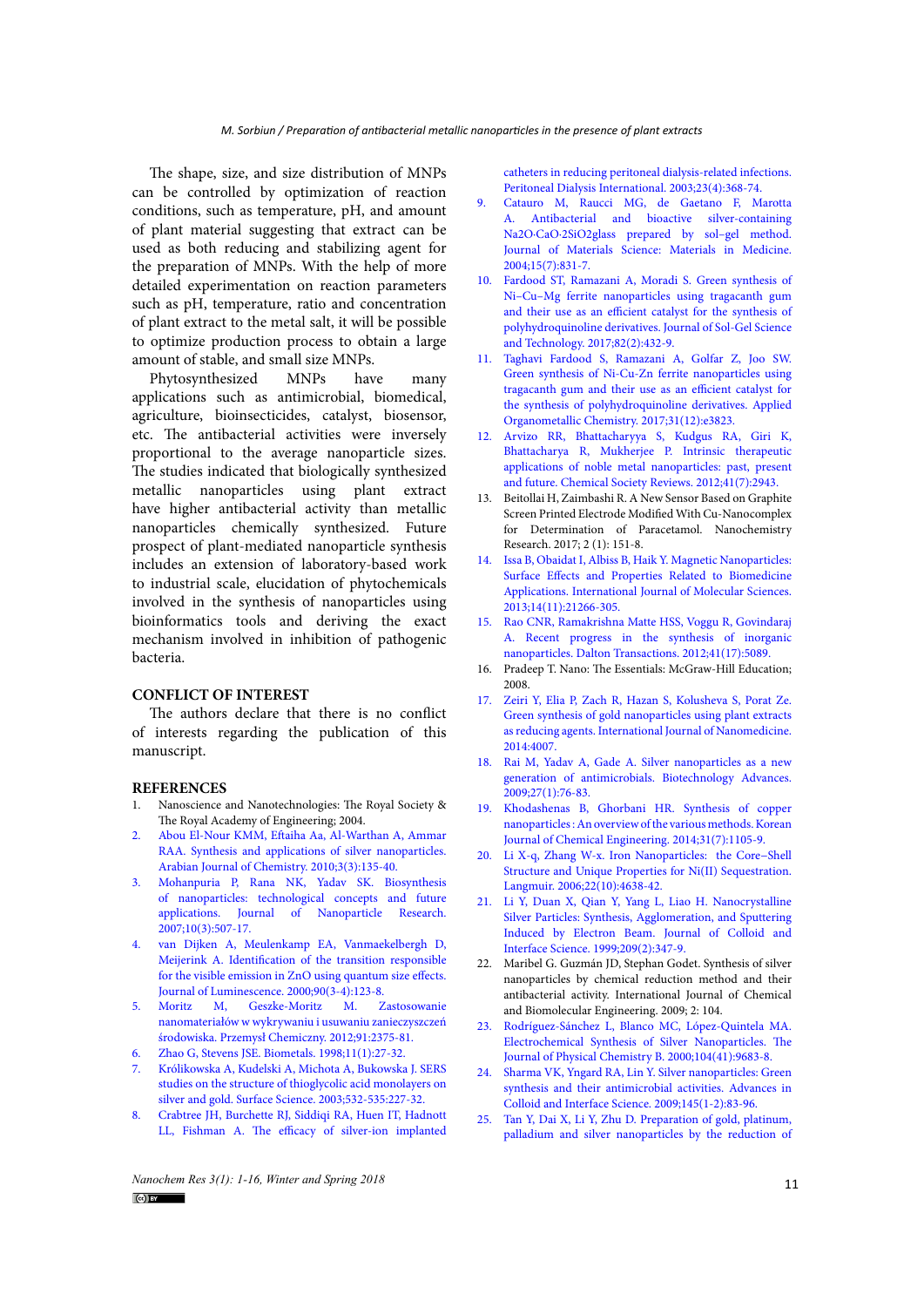[their salts with a weak reductant–potassium bitartrate.](http://dx.doi.org/10.1039/b211386d)  [Journal of Materials Chemistry. 2003;13\(5\):1069-75.](http://dx.doi.org/10.1039/b211386d)

- 26. [Mallick K, Witcomb MJ, Scurrell MS. Polymer stabilized](http://dx.doi.org/10.1023/b:jmsc.0000034138.80116.50)  [silver nanoparticles: A photochemical synthesis route.](http://dx.doi.org/10.1023/b:jmsc.0000034138.80116.50)  [Journal of Materials Science. 2004;39\(14\):4459-63.](http://dx.doi.org/10.1023/b:jmsc.0000034138.80116.50)
- 27. [Osaka T, Matsunaga T, Nakanishi T, Arakaki A, Niwa](http://dx.doi.org/10.1007/s00216-005-0255-7)  [D, Iida H. Synthesis of magnetic nanoparticles and their](http://dx.doi.org/10.1007/s00216-005-0255-7)  [application to bioassays. Analytical and Bioanalytical](http://dx.doi.org/10.1007/s00216-005-0255-7)  [Chemistry. 2006;384\(3\):593-600.](http://dx.doi.org/10.1007/s00216-005-0255-7)
- 28. [Sun S, Zeng H, Robinson DB, Raoux S, Rice PM, Wang](http://dx.doi.org/10.1021/ja0380852)  [SX, et al. Monodisperse MFe2O4\(M = Fe, Co, Mn\)](http://dx.doi.org/10.1021/ja0380852)  [Nanoparticles. Journal of the American Chemical Society.](http://dx.doi.org/10.1021/ja0380852)  [2004;126\(1\):273-9.](http://dx.doi.org/10.1021/ja0380852)
- 29. [Peng S, Wang C, Xie J, Sun S. Synthesis and Stabilization of](http://dx.doi.org/10.1021/ja063969h)  [Monodisperse Fe Nanoparticles. Journal of the American](http://dx.doi.org/10.1021/ja063969h)  [Chemical Society. 2006;128\(33\):10676-7.](http://dx.doi.org/10.1021/ja063969h)
- 30. [Raspolli Galletti AM, Antonetti C, Marracci M,](http://dx.doi.org/10.1016/j.apsusc.2013.05.035)  [Piccinelli F, Tellini B. Novel microwave-synthesis of Cu](http://dx.doi.org/10.1016/j.apsusc.2013.05.035)  [nanoparticles in the absence of any stabilizing agent and](http://dx.doi.org/10.1016/j.apsusc.2013.05.035)  [their antibacterial and antistatic applications. Applied](http://dx.doi.org/10.1016/j.apsusc.2013.05.035)  [Surface Science. 2013;280:610-8.](http://dx.doi.org/10.1016/j.apsusc.2013.05.035)
- 31. [Roopan SM, Rohit, Madhumitha G, Rahuman AA,](http://dx.doi.org/10.1016/j.indcrop.2012.08.013)  [Kamaraj C, Bharathi A, et al. Low-cost and eco-friendly](http://dx.doi.org/10.1016/j.indcrop.2012.08.013)  [phyto-synthesis of silver nanoparticles using Cocos](http://dx.doi.org/10.1016/j.indcrop.2012.08.013)  [nucifera coir extract and its larvicidal activity. Industrial](http://dx.doi.org/10.1016/j.indcrop.2012.08.013)  [Crops and Products. 2013;43:631-5.](http://dx.doi.org/10.1016/j.indcrop.2012.08.013)
- 32. [Roopan SM, Bharathi A, Prabhakarn A, Abdul Rahuman](http://dx.doi.org/10.1016/j.saa.2012.08.055)  [A, Velayutham K, Rajakumar G, et al. Efficient phyto](http://dx.doi.org/10.1016/j.saa.2012.08.055)[synthesis and structural characterization of rutile TiO2](http://dx.doi.org/10.1016/j.saa.2012.08.055)  [nanoparticles using Annona squamosa peel extract.](http://dx.doi.org/10.1016/j.saa.2012.08.055)  [Spectrochimica Acta Part A: Molecular and Biomolecular](http://dx.doi.org/10.1016/j.saa.2012.08.055)  [Spectroscopy. 2012;98:86-90.](http://dx.doi.org/10.1016/j.saa.2012.08.055)
- 33. [Roopan S, Nawaz Khan F. ZnO nanoparticles in the](http://dx.doi.org/10.2478/s11696-010-0058-y)  [synthesis of AB ring core of camptothecin. Chemical](http://dx.doi.org/10.2478/s11696-010-0058-y)  [Papers. 2010;64\(6\).](http://dx.doi.org/10.2478/s11696-010-0058-y)
- 34. [Kalimuthu K, Suresh Babu R, Venkataraman D, Bilal](http://dx.doi.org/10.1016/j.colsurfb.2008.02.018)  [M, Gurunathan S. Biosynthesis of silver nanocrystals](http://dx.doi.org/10.1016/j.colsurfb.2008.02.018)  [by Bacillus licheniformis. Colloids and Surfaces B:](http://dx.doi.org/10.1016/j.colsurfb.2008.02.018)  [Biointerfaces. 2008;65\(1\):150-3.](http://dx.doi.org/10.1016/j.colsurfb.2008.02.018)
- 35. [Taghavi Fardood S, Ramazani A. Green Synthesis and](http://jns.kashanu.ac.ir/article_15495.html)  [Characterization of Copper Oxide Nanoparticles Using](http://jns.kashanu.ac.ir/article_15495.html)  [Coffee Powder Extract. Journal of Nanostructures.](http://jns.kashanu.ac.ir/article_15495.html)  [2016;6\(2\):167-71.](http://jns.kashanu.ac.ir/article_15495.html)
- 36. [Taghavi Fardood S, Ramazani A, Moradi S, Azimzadeh](http://dx.doi.org/10.1007/s10854-017-7199-5)  [Asiabi P. Green synthesis of zinc oxide nanoparticles using](http://dx.doi.org/10.1007/s10854-017-7199-5)  [arabic gum and photocatalytic degradation of direct blue](http://dx.doi.org/10.1007/s10854-017-7199-5)  [129 dye under visible light. Journal of Materials Science:](http://dx.doi.org/10.1007/s10854-017-7199-5)  [Materials in Electronics. 2017;28\(18\):13596-601.](http://dx.doi.org/10.1007/s10854-017-7199-5)
- 37. [Fardood ST, Ramazani A, Moradi S. A Novel Green](http://dx.doi.org/10.19261/cjm.2017.383)  [Synthesis of Nickel Oxide Nanoparticles Using Arabic](http://dx.doi.org/10.19261/cjm.2017.383)  [Gum. Chemistry Journal of Moldova. 2017;12\(1\):115-8.](http://dx.doi.org/10.19261/cjm.2017.383)
- 38. [Ali Ramazani STF, Zahra Hosseinzadeh, Fariba Sadri,](http://ijc.iaush.ac.ir/article_48951.html)  [Sang Woo Joo. Green synthesis of magnetic copper ferrite](http://ijc.iaush.ac.ir/article_48951.html)  [nanoparticles using tragacanth gum as a biotemplate and](http://ijc.iaush.ac.ir/article_48951.html)  [their catalytic activity for the oxidation of alcohols. Iranian](http://ijc.iaush.ac.ir/article_48951.html)  [Journal of Catalysis. 2017;7:181-5.](http://ijc.iaush.ac.ir/article_48951.html)
- 39. [Taghavi Fardood S, Ramazani A, Golfar Z, Joo SW.](http://dx.doi.org/10.1002/aoc.3823)  [Green synthesis of Ni-Cu-Zn ferrite nanoparticles using](http://dx.doi.org/10.1002/aoc.3823)  [tragacanth gum and their use as an efficient catalyst for](http://dx.doi.org/10.1002/aoc.3823)  [the synthesis of polyhydroquinoline derivatives. Applied](http://dx.doi.org/10.1002/aoc.3823)  [Organometallic Chemistry. 2017;31\(12\):e3823.](http://dx.doi.org/10.1002/aoc.3823)
- 40. [Kowshik M, Ashtaputre S, Kharrazi S, Vogel W, Urban](http://dx.doi.org/10.1088/0957-4484/14/1/321) [J, Kulkarni SK, et al. Extracellular synthesis of silver](http://dx.doi.org/10.1088/0957-4484/14/1/321) [nanoparticles by a silver-tolerant yeast strain MKY3.](http://dx.doi.org/10.1088/0957-4484/14/1/321) [Nanotechnology. 2002;14\(1\):95-100.](http://dx.doi.org/10.1088/0957-4484/14/1/321)
- 41. [Rajakumar G, Rahuman AA, Roopan SM, Khanna VG,](http://dx.doi.org/10.1016/j.saa.2012.01.011) [Elango G, Kamaraj C, et al. Fungus-mediated biosynthesis](http://dx.doi.org/10.1016/j.saa.2012.01.011) [and characterization of TiO2 nanoparticles and their](http://dx.doi.org/10.1016/j.saa.2012.01.011) [activity against pathogenic bacteria. Spectrochimica](http://dx.doi.org/10.1016/j.saa.2012.01.011) [Acta Part A: Molecular and Biomolecular Spectroscopy.](http://dx.doi.org/10.1016/j.saa.2012.01.011) [2012;91:23-9.](http://dx.doi.org/10.1016/j.saa.2012.01.011)
- 42. [Shahverdi AR, Minaeian S, Shahverdi HR, Jamalifar H,](http://dx.doi.org/10.1016/j.procbio.2007.02.005) [Nohi A-A. Rapid synthesis of silver nanoparticles using](http://dx.doi.org/10.1016/j.procbio.2007.02.005) [culture supernatants of Enterobacteria: A novel biological](http://dx.doi.org/10.1016/j.procbio.2007.02.005) [approach. Process Biochemistry. 2007;42\(5\):919-23.](http://dx.doi.org/10.1016/j.procbio.2007.02.005)
- 43. [Ankamwar B, Chaudhary M, Sastry M. Gold Nanotriangles](http://dx.doi.org/10.1081/sim-200047527) [Biologically Synthesized using Tamarind Leaf Extract and](http://dx.doi.org/10.1081/sim-200047527) [Potential Application in Vapor Sensing. Synthesis and](http://dx.doi.org/10.1081/sim-200047527) [Reactivity in Inorganic, Metal-Organic, and Nano-Metal](http://dx.doi.org/10.1081/sim-200047527) [Chemistry. 2005;35\(1\):19-26.](http://dx.doi.org/10.1081/sim-200047527)
- 44. [Goodsell DS. Bionanotechnology: John Wiley & Sons, Inc.;](http://dx.doi.org/10.1002/0471469572) [2004 2004/01/02.](http://dx.doi.org/10.1002/0471469572)
- 45. [Abdel-Halim ES, El-Rafie MH, Al-Deyab SS.](http://dx.doi.org/10.1016/j.carbpol.2011.03.039) [Polyacrylamide/guar gum graft copolymer for preparation](http://dx.doi.org/10.1016/j.carbpol.2011.03.039) [of silver nanoparticles. Carbohydrate Polymers.](http://dx.doi.org/10.1016/j.carbpol.2011.03.039) [2011;85\(3\):692-7.](http://dx.doi.org/10.1016/j.carbpol.2011.03.039)
- 46. [Ledwith DM, Whelan AM, Kelly JM. A rapid, straight](http://dx.doi.org/10.1039/b702141k)[forward method for controlling the morphology of stable](http://dx.doi.org/10.1039/b702141k) [silver nanoparticles. Journal of Materials Chemistry.](http://dx.doi.org/10.1039/b702141k) [2007;17\(23\):2459.](http://dx.doi.org/10.1039/b702141k)
- 47. [Shankar SS, Rai A, Ahmad A, Sastry M. Controlling the](http://dx.doi.org/10.1021/cm048292g) [Optical Properties of Lemongrass Extract Synthesized](http://dx.doi.org/10.1021/cm048292g) [Gold Nanotriangles and Potential Application in Infrared-](http://dx.doi.org/10.1021/cm048292g)[Absorbing Optical Coatings. Chemistry of Materials.](http://dx.doi.org/10.1021/cm048292g) [2005;17\(3\):566-72.](http://dx.doi.org/10.1021/cm048292g)
- 48. [Morones JR, Elechiguerra JL, Camacho A, Holt K, Kouri](http://dx.doi.org/10.1088/0957-4484/16/10/059) [JB, Ramírez JT, et al. The bactericidal effect of silver](http://dx.doi.org/10.1088/0957-4484/16/10/059) [nanoparticles. Nanotechnology. 2005;16\(10\):2346-53.](http://dx.doi.org/10.1088/0957-4484/16/10/059)
- 49. [Souli M, Galani I, Plachouras D, Panagea T, Armaganidis](http://dx.doi.org/10.1093/jac/dks473) [A, Petrikkos G, et al. Antimicrobial activity of copper](http://dx.doi.org/10.1093/jac/dks473) [surfaces against carbapenemase-producing contemporary](http://dx.doi.org/10.1093/jac/dks473) [Gram-negative clinical isolates. Journal of Antimicrobial](http://dx.doi.org/10.1093/jac/dks473) [Chemotherapy. 2012;68\(4\):852-7.](http://dx.doi.org/10.1093/jac/dks473)
- 50. [He YT, Wan J, Tokunaga T. Kinetic stability of hematite](http://dx.doi.org/10.1007/s11051-007-9255-1) [nanoparticles: the effect of particle sizes. Journal of](http://dx.doi.org/10.1007/s11051-007-9255-1) [Nanoparticle Research. 2007;10\(2\):321-32.](http://dx.doi.org/10.1007/s11051-007-9255-1)
- 51. [Moghaddam AB, Nazari T, Badraghi J, Kazemzad M.](http://www.electrochemsci.org/list09.htm) [Synthesis of ZnO nanoparticles and electrodeposition of](http://www.electrochemsci.org/list09.htm) [polypyrrole/ZnO nanocomposite film. Int J Electrochem](http://www.electrochemsci.org/list09.htm) [Sci. 2009;4\(2\):247-57.](http://www.electrochemsci.org/list09.htm)
- 52. [Kirchner C, Liedl T, Kudera S, Pellegrino T, Muñoz Javier](http://dx.doi.org/10.1021/nl047996m) [A, Gaub HE, et al. Cytotoxicity of Colloidal CdSe and](http://dx.doi.org/10.1021/nl047996m) [CdSe/ZnS Nanoparticles. Nano Letters. 2005;5\(2\):331-8.](http://dx.doi.org/10.1021/nl047996m)
- 53. [Lokina S, Narayanan V. Antimicrobial and anticancer](http://www.e-journals.in/abstract.asp?Totarticle=22) [activity of gold nanoparticles synthesized from](http://www.e-journals.in/abstract.asp?Totarticle=22) [grapes fruit extract. Chemical Science Transactions.](http://www.e-journals.in/abstract.asp?Totarticle=22) [2013;2\(S1\):S105-S10.](http://www.e-journals.in/abstract.asp?Totarticle=22)
- 54. [Rai MK, Deshmukh SD, Ingle AP, Gade AK. Silver](http://dx.doi.org/10.1111/j.1365-2672.2012.05253.x) [nanoparticles: the powerful nanoweapon against](http://dx.doi.org/10.1111/j.1365-2672.2012.05253.x) [multidrug-resistant bacteria. Journal of Applied](http://dx.doi.org/10.1111/j.1365-2672.2012.05253.x) [Microbiology. 2012;112\(5\):841-52.](http://dx.doi.org/10.1111/j.1365-2672.2012.05253.x)
- 55. [Luo Z, Wu Q, Zhang M, Li P, Ding Y. Cooperative](http://dx.doi.org/10.1016/j.jcis.2011.06.039)

*Nanochem Res 3(1): 1-16, Winter and Spring 2018*  $(cc)$  EY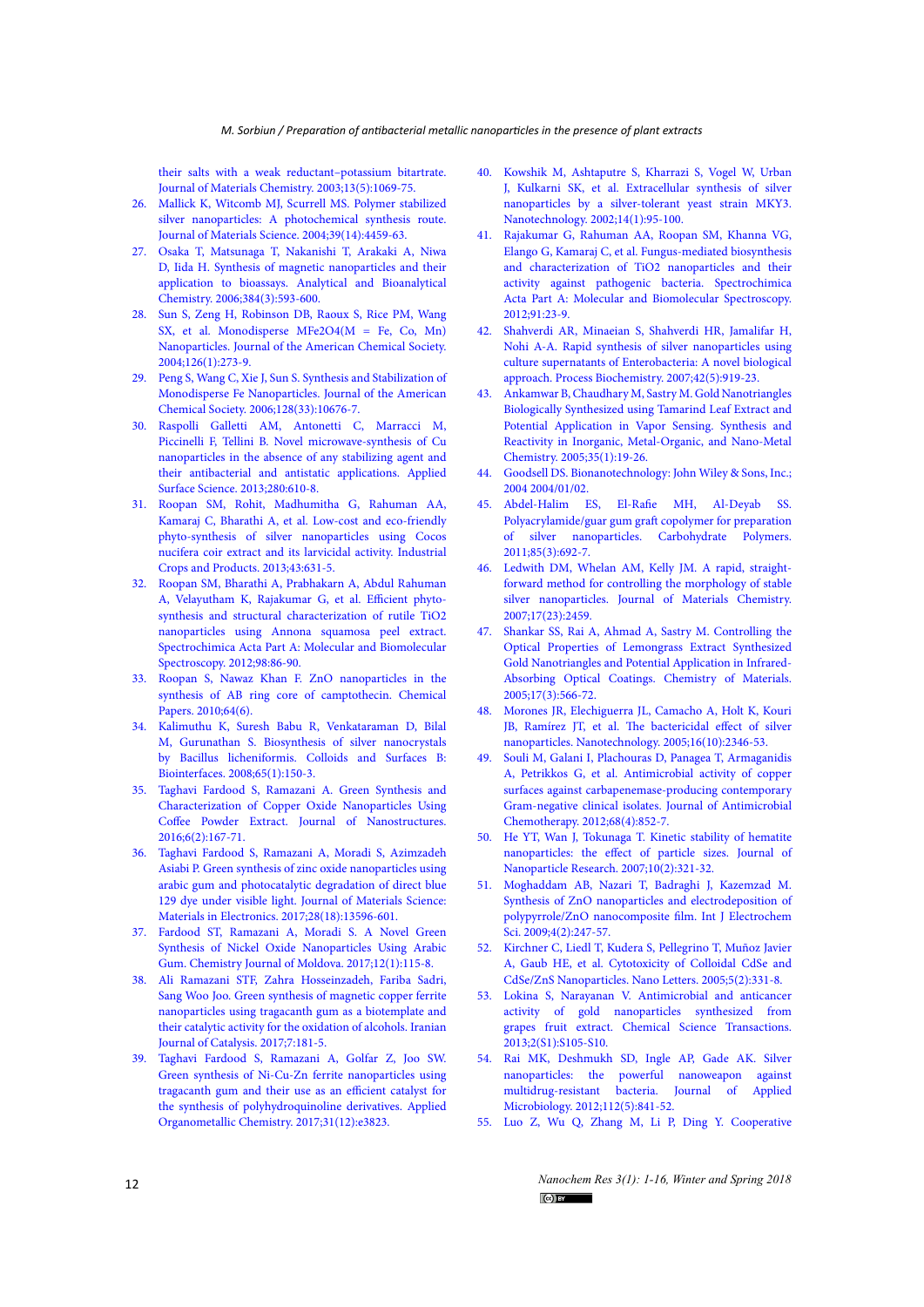[antimicrobial activity of CdTe quantum dots with rocephin](http://dx.doi.org/10.1016/j.jcis.2011.06.039)  [and fluorescence monitoring for Escherichia coli. Journal](http://dx.doi.org/10.1016/j.jcis.2011.06.039)  [of Colloid and Interface Science. 2011;362\(1\):100-6.](http://dx.doi.org/10.1016/j.jcis.2011.06.039)

- 56. [Jan T, Iqbal J, Ismail M, Mahmood A. Synthesis of highly](http://dx.doi.org/10.1063/1.4869736)  [efficient antibacterial agent Ag doped ZnO nanorods:](http://dx.doi.org/10.1063/1.4869736)  [Structural, Raman and optical properties. Journal of](http://dx.doi.org/10.1063/1.4869736)  [Applied Physics. 2014;115\(15\):154308.](http://dx.doi.org/10.1063/1.4869736)
- 57. [Huh AJ, Kwon YJ. "Nanoantibiotics": A new paradigm](http://dx.doi.org/10.1016/j.jconrel.2011.07.002)  [for treating infectious diseases using nanomaterials in the](http://dx.doi.org/10.1016/j.jconrel.2011.07.002)  [antibiotics resistant era. Journal of Controlled Release.](http://dx.doi.org/10.1016/j.jconrel.2011.07.002)  [2011;156\(2\):128-45.](http://dx.doi.org/10.1016/j.jconrel.2011.07.002)
- 58. [Feris K, Otto C, Tinker J, Wingett D, Punnoose A,](http://dx.doi.org/10.1021/la903491z)  [Thurber A, et al. Electrostatic Interactions Affect](http://dx.doi.org/10.1021/la903491z)  [Nanoparticle-Mediated Toxicity to Gram-Negative](http://dx.doi.org/10.1021/la903491z)  [BacteriumPseudomonas aeruginosaPAO1. Langmuir.](http://dx.doi.org/10.1021/la903491z)  [2010;26\(6\):4429-36.](http://dx.doi.org/10.1021/la903491z)
- 59. [Yamamoto O. Influence of particle size on the antibacterial](http://dx.doi.org/10.1016/s1466-6049(01)00197-0)  [activity of zinc oxide. International Journal of Inorganic](http://dx.doi.org/10.1016/s1466-6049(01)00197-0)  [Materials. 2001;3\(7\):643-6.](http://dx.doi.org/10.1016/s1466-6049(01)00197-0)
- 60. [Padmavathy N, Vijayaraghavan R. Enhanced bioactivity of](http://dx.doi.org/10.1088/1468-6996/9/3/035004)  [ZnO nanoparticles—an antimicrobial study. Science and](http://dx.doi.org/10.1088/1468-6996/9/3/035004)  [Technology of Advanced Materials. 2008;9\(3\):035004.](http://dx.doi.org/10.1088/1468-6996/9/3/035004)
- 61. [Shah AH, Manikandan E, Basheer Ahamed M, Ahmad Mir](http://dx.doi.org/10.1016/j.jlumin.2013.09.023)  [D, Ahmad Mir S. Antibacterial and Blue shift investigations](http://dx.doi.org/10.1016/j.jlumin.2013.09.023)  [in sol–gel synthesized CrxZn1−xO Nanostructures.](http://dx.doi.org/10.1016/j.jlumin.2013.09.023)  [Journal of Luminescence. 2014;145:944-50.](http://dx.doi.org/10.1016/j.jlumin.2013.09.023)
- 62. [Yıldırım ÖA, Unalan HE, Durucan C. Highly Efficient](http://dx.doi.org/10.1111/jace.12218)  [Room Temperature Synthesis of Silver-Doped Zinc](http://dx.doi.org/10.1111/jace.12218)  [Oxide \(ZnO:Ag\) Nanoparticles: Structural, Optical,](http://dx.doi.org/10.1111/jace.12218)  [and Photocatalytic Properties. Journal of the American](http://dx.doi.org/10.1111/jace.12218)  [Ceramic Society. 2013;96\(3\):766-73.](http://dx.doi.org/10.1111/jace.12218)
- 63. [Zhao J, Wang L, Yan X, Yang Y, Lei Y, Zhou J, et al. Structure](http://dx.doi.org/10.1016/j.materresbull.2011.04.008)  [and photocatalytic activity of Ni-doped ZnO nanorods.](http://dx.doi.org/10.1016/j.materresbull.2011.04.008)  [Materials Research Bulletin. 2011;46\(8\):1207-10.](http://dx.doi.org/10.1016/j.materresbull.2011.04.008)
- 64. [Priester JH, Stoimenov PK, Mielke RE, Webb SM,](http://dx.doi.org/10.1021/es802806n)  [Ehrhardt C, Zhang JP, et al. Effects of Soluble Cadmium](http://dx.doi.org/10.1021/es802806n)  [Salts Versus CdSe Quantum Dots on the Growth of](http://dx.doi.org/10.1021/es802806n)  [PlanktonicPseudomonas aeruginosa. Environmental](http://dx.doi.org/10.1021/es802806n)  [Science & Technology. 2009;43\(7\):2589-94.](http://dx.doi.org/10.1021/es802806n)
- 65. [Zain NM, Stapley AGF, Shama G. Green synthesis of silver](http://dx.doi.org/10.1016/j.carbpol.2014.05.081)  [and copper nanoparticles using ascorbic acid and chitosan](http://dx.doi.org/10.1016/j.carbpol.2014.05.081)  [for antimicrobial applications. Carbohydrate Polymers.](http://dx.doi.org/10.1016/j.carbpol.2014.05.081)  [2014;112:195-202.](http://dx.doi.org/10.1016/j.carbpol.2014.05.081)
- 66. [Santo CE, Quaranta D, Grass G. Antimicrobial metallic](http://dx.doi.org/10.1002/mbo3.2)  [copper surfaces killStaphylococcus haemolyticusvia](http://dx.doi.org/10.1002/mbo3.2)  [membrane damage. MicrobiologyOpen. 2012;1\(1\):46-52.](http://dx.doi.org/10.1002/mbo3.2)
- 67. [Ren G, Hu D, Cheng EWC, Vargas-Reus MA, Reip P,](http://dx.doi.org/10.1016/j.ijantimicag.2008.12.004)  [Allaker RP. Characterisation of copper oxide nanoparticles](http://dx.doi.org/10.1016/j.ijantimicag.2008.12.004)  [for antimicrobial applications. International Journal of](http://dx.doi.org/10.1016/j.ijantimicag.2008.12.004)  [Antimicrobial Agents. 2009;33\(6\):587-90.](http://dx.doi.org/10.1016/j.ijantimicag.2008.12.004)
- 68. [Auffan M, Rose J, Bottero J-Y, Lowry GV, Jolivet](http://dx.doi.org/10.1038/nnano.2009.242)  [J-P, Wiesner MR. Towards a definition of inorganic](http://dx.doi.org/10.1038/nnano.2009.242)  [nanoparticles from an environmental, health and safety](http://dx.doi.org/10.1038/nnano.2009.242)  [perspective. Nature Nanotechnology. 2009;4\(10\):634-41.](http://dx.doi.org/10.1038/nnano.2009.242)
- 69. [Brayner R, Ferrari-Iliou R, Brivois N, Djediat S, Benedetti](http://dx.doi.org/10.1021/nl052326h)  [MF, Fiévet F. Toxicological Impact Studies Based](http://dx.doi.org/10.1021/nl052326h)  [onEscherichiacoliBacteria in Ultrafine ZnO Nanoparticles](http://dx.doi.org/10.1021/nl052326h)  [Colloidal Medium. Nano Letters. 2006;6\(4\):866-70.](http://dx.doi.org/10.1021/nl052326h)
- 70. [Raffi M, Hussain F, Bhatti T, Akhter J, Hameed A, Hasan](http://www.jmst.org/EN/Y2008/V24/I02/192)  [M. Antibacterial characterization of silver nanoparticles](http://www.jmst.org/EN/Y2008/V24/I02/192)  [against E. coli ATCC-15224. Journal of materials science](http://www.jmst.org/EN/Y2008/V24/I02/192)

[and technology. 2008;24\(2\):192-6.](http://www.jmst.org/EN/Y2008/V24/I02/192)

- 71. Divyapriya S, Sowmia C, Sasikala S. Synthesis of zinc oxide nanoparticles and antimicrobial activity of Murraya Koenigii. World J Pharm Pharm Sci. 2014;3(12):1635-45.
- 72. [Rezaei-Zarchi S, Javed A, Javeed Ghani M, Soufian S,](http://ijp.iranpath.org/?_action=articleInfo&article=8830) [Barzegari Firouzabadi F, Bayanduri Moghaddam A,](http://ijp.iranpath.org/?_action=articleInfo&article=8830) [et al. Comparative study of antimicrobial activities of](http://ijp.iranpath.org/?_action=articleInfo&article=8830) [TiO2 and CdO nanoparticles against the pathogenic](http://ijp.iranpath.org/?_action=articleInfo&article=8830) [strain of Escherichia coli. Iranian Journal of Pathology.](http://ijp.iranpath.org/?_action=articleInfo&article=8830) [2010;5\(2\):83-9.](http://ijp.iranpath.org/?_action=articleInfo&article=8830)
- 73. [Ruparelia JP, Chatterjee AK, Duttagupta SP, Mukherji S.](http://dx.doi.org/10.1016/j.actbio.2007.11.006) [Strain specificity in antimicrobial activity of silver and](http://dx.doi.org/10.1016/j.actbio.2007.11.006) [copper nanoparticles. Acta Biomaterialia. 2008;4\(3\):707-](http://dx.doi.org/10.1016/j.actbio.2007.11.006) [16.](http://dx.doi.org/10.1016/j.actbio.2007.11.006)
- 74. [Ghatak KL. Techniques and Methods in biology: PHI](https://www.kopykitab.com/Techniques-And-Methods-In-Biology-by-K-L-Ghatak) [Learning; 2011.](https://www.kopykitab.com/Techniques-And-Methods-In-Biology-by-K-L-Ghatak)
- 75. Sareen K. Instrumental Methods of Environmental Analysis: IVY Publishing House; 2001.
- 76. [Inorganic Spectroscopy And Related Topics: sarup; 2008.](https://www.abebooks.co.uk/Inorganic-Spectroscopy-Related-Topics-Fmiza-Hammer/1267244394/bd)
- 77. [W RR, R LJ, S KN, D MV, B KS. Phytosynthesis of Silver](https://www.ingentaconnect.com/content/ben/cnano/2009/00000005/00000001/art00015) [Nanoparticle Using Gliricidia sepium \(Jacq.\). Current](https://www.ingentaconnect.com/content/ben/cnano/2009/00000005/00000001/art00015) [Nanoscience. 2009;5\(1\):117-22.](https://www.ingentaconnect.com/content/ben/cnano/2009/00000005/00000001/art00015)
- 78. [Parameshwaran R, Kalaiselvam S, Jayavel R. Green](http://dx.doi.org/10.1016/j.matchemphys.2013.03.012) [synthesis of silver nanoparticles using Beta vulgaris:](http://dx.doi.org/10.1016/j.matchemphys.2013.03.012) [Role of process conditions on size distribution and](http://dx.doi.org/10.1016/j.matchemphys.2013.03.012) [surface structure. Materials Chemistry and Physics.](http://dx.doi.org/10.1016/j.matchemphys.2013.03.012) [2013;140\(1\):135-47.](http://dx.doi.org/10.1016/j.matchemphys.2013.03.012)
- 79. [Smitha SL, Nissamudeen KM, Philip D, Gopchandran](http://dx.doi.org/10.1016/j.saa.2007.12.002) [KG. Studies on surface plasmon resonance and](http://dx.doi.org/10.1016/j.saa.2007.12.002) [photoluminescence of silver nanoparticles. Spectrochimica](http://dx.doi.org/10.1016/j.saa.2007.12.002) [Acta Part A: Molecular and Biomolecular Spectroscopy.](http://dx.doi.org/10.1016/j.saa.2007.12.002) [2008;71\(1\):186-90.](http://dx.doi.org/10.1016/j.saa.2007.12.002)
- 80. [Sosa IO, Noguez C, Barrera RG. Optical Properties of](http://dx.doi.org/10.1021/jp0274076) [Metal Nanoparticles with Arbitrary Shapes. The Journal of](http://dx.doi.org/10.1021/jp0274076) [Physical Chemistry B. 2003;107\(26\):6269-75.](http://dx.doi.org/10.1021/jp0274076)
- 81. [Caceres A, Lopez BR, Giron MA, Logemann H. Plants](http://dx.doi.org/10.1016/0378-8741(91)90011-2) [used in guatemala for the treatment of dermatophytic](http://dx.doi.org/10.1016/0378-8741(91)90011-2) [infections. 1. Screening for antimycotic activity of 44 plant](http://dx.doi.org/10.1016/0378-8741(91)90011-2) [extracts. Journal of Ethnopharmacology. 1991;31\(3\):263-](http://dx.doi.org/10.1016/0378-8741(91)90011-2) [76.](http://dx.doi.org/10.1016/0378-8741(91)90011-2)
- 82. [Cáceres A, Menéndez H, Méndez E, Cohobón E, Samayoa](http://dx.doi.org/10.1016/0378-8741(95)01288-o) [BE, Jauregui E, et al. Antigonorrhoeal activity of plants](http://dx.doi.org/10.1016/0378-8741(95)01288-o) [used in Guatemala for the treatment of sexually transmitted](http://dx.doi.org/10.1016/0378-8741(95)01288-o) [diseases. Journal of Ethnopharmacology. 1995;48\(2\):85-8.](http://dx.doi.org/10.1016/0378-8741(95)01288-o)
- 83. [Mulvaney P. Surface Plasmon Spectroscopy of Nanosized](https://doi.org/10.1021/la9502711) [Metal Particles. Langmuir. 1996;12\(3\):788-800.](https://doi.org/10.1021/la9502711)
- 84. [Song JY, Kim BS. Rapid biological synthesis of silver](https://doi.org/10.1007/s00449-008-0224-6) [nanoparticles using plant leaf extracts. Bioprocess and](https://doi.org/10.1007/s00449-008-0224-6) [Biosystems Engineering. 2008;32\(1\):79.](https://doi.org/10.1007/s00449-008-0224-6)
- 85. [Das RK, Borthakur BB, Bora U. Green synthesis of gold](http://www.sciencedirect.com/science/article/pii/S0167577X10002661) [nanoparticles using ethanolic leaf extract of Centella](http://www.sciencedirect.com/science/article/pii/S0167577X10002661) [asiatica. Materials Letters. 2010;64\(13\):1445-7.](http://www.sciencedirect.com/science/article/pii/S0167577X10002661)
- 86. [Cassetta A. X-Ray Diffraction \(XRD\). In: Drioli E, Giorno](https://doi.org/10.1007/978-3-642-40872-4_1102-2) [L, editors. Encyclopedia of Membranes. Berlin, Heidelberg:](https://doi.org/10.1007/978-3-642-40872-4_1102-2) [Springer Berlin Heidelberg; 2015. p. 1-3.](https://doi.org/10.1007/978-3-642-40872-4_1102-2)
- 87. [Holzwarth U, Gibson N. The Scherrer equation versus](https://www.nature.com/articles/nnano.2011.145) [the'Debye-Scherrer equation'. Nature nanotechnology.](https://www.nature.com/articles/nnano.2011.145) [2011;6\(9\):534.](https://www.nature.com/articles/nnano.2011.145)
- 88. [Gaber M, El-Sayed YS, El-Baradie K, Fahmy RM. Cu\(II\)](http://www.sciencedirect.com/science/article/pii/S0022286012006710) [complexes of monobasic bi- or tridentate \(NO, NNO\) azo](http://www.sciencedirect.com/science/article/pii/S0022286012006710) [dye ligands: Synthesis, characterization, and interaction](http://www.sciencedirect.com/science/article/pii/S0022286012006710)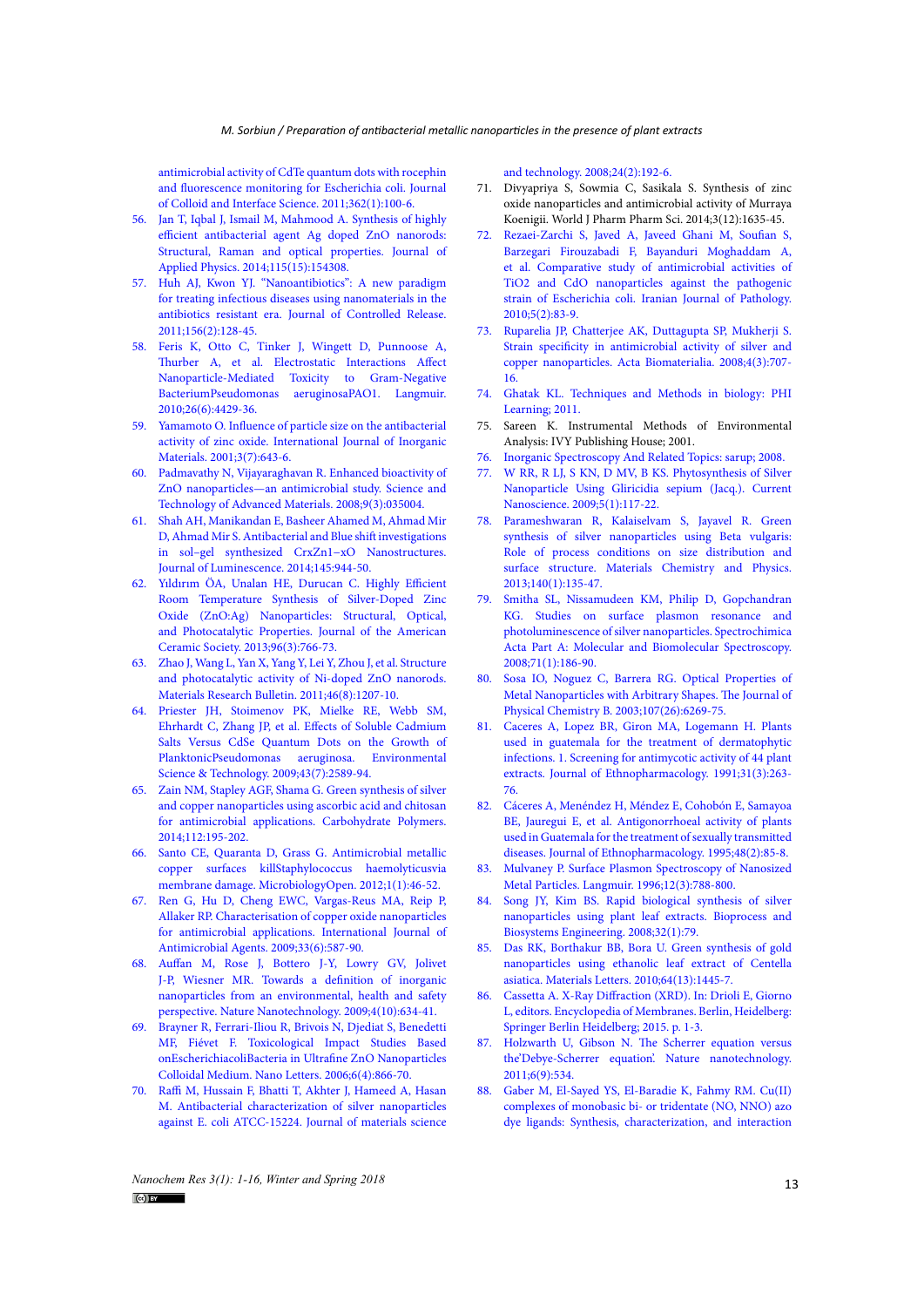with Cu-nanoparticles. Journal of Molecular Structure. [2013;1032:185-94.](http://www.sciencedirect.com/science/article/pii/S0022286012006710)

- 89. [Dubey SP, Lahtinen M, Sillanpää M. Tansy fruit mediated](http://www.sciencedirect.com/science/article/pii/S1359511310001017)  [greener synthesis of silver and gold nanoparticles. Process](http://www.sciencedirect.com/science/article/pii/S1359511310001017)  [Biochemistry. 2010;45\(7\):1065-71.](http://www.sciencedirect.com/science/article/pii/S1359511310001017)
- 90. [Roy S, Mukherjee T, Chakraborty S, Das TK. Biosynthesis,](http://www.chalcogen.ro/index.php/journals/digest-journal-of-nanomaterials-and-biostructures/8-djnb/30-volume-8-number-1-january-march-2013?showall=&limitstart=)  [characterisation & antifungal activity of Silver](http://www.chalcogen.ro/index.php/journals/digest-journal-of-nanomaterials-and-biostructures/8-djnb/30-volume-8-number-1-january-march-2013?showall=&limitstart=)  [nanoparticles synthesized by the fungus aspergillus](http://www.chalcogen.ro/index.php/journals/digest-journal-of-nanomaterials-and-biostructures/8-djnb/30-volume-8-number-1-january-march-2013?showall=&limitstart=)  [Foetidus mtcc8876. Digest Journal of Nanomaterials and](http://www.chalcogen.ro/index.php/journals/digest-journal-of-nanomaterials-and-biostructures/8-djnb/30-volume-8-number-1-january-march-2013?showall=&limitstart=)  [Biostructures. 2013;8\(1\):197-205.](http://www.chalcogen.ro/index.php/journals/digest-journal-of-nanomaterials-and-biostructures/8-djnb/30-volume-8-number-1-january-march-2013?showall=&limitstart=)
- 91. [Sukirtha R, Priyanka KM, Antony JJ, Kamalakkannan S,](http://www.sciencedirect.com/science/article/pii/S1359511311004004)  [Thangam R, Gunasekaran P, et al. Cytotoxic effect of Green](http://www.sciencedirect.com/science/article/pii/S1359511311004004)  [synthesized silver nanoparticles using Melia azedarach](http://www.sciencedirect.com/science/article/pii/S1359511311004004)  [against in vitro HeLa cell lines and lymphoma mice model.](http://www.sciencedirect.com/science/article/pii/S1359511311004004)  [Process Biochemistry. 2012;47\(2\):273-9.](http://www.sciencedirect.com/science/article/pii/S1359511311004004)
- 92. [Eskandari-Nojedehi M, Jafarizadeh-Malmiri H, Rahbar-](https://www.degruyter.com/view/j/gps.2018.7.issue-1/gps-2017-0004/gps-2017-0004.xml?format=INT)[Shahrouzi J. Hydrothermal green synthesis of gold](https://www.degruyter.com/view/j/gps.2018.7.issue-1/gps-2017-0004/gps-2017-0004.xml?format=INT)  [nanoparticles using mushroom \(Agaricus bisporus\)](https://www.degruyter.com/view/j/gps.2018.7.issue-1/gps-2017-0004/gps-2017-0004.xml?format=INT)  [extract: physico-chemical characteristics and antifungal](https://www.degruyter.com/view/j/gps.2018.7.issue-1/gps-2017-0004/gps-2017-0004.xml?format=INT)  [activity studies. Green Processing and Synthesis.](https://www.degruyter.com/view/j/gps.2018.7.issue-1/gps-2017-0004/gps-2017-0004.xml?format=INT)  [2018;7\(1\):38-47.](https://www.degruyter.com/view/j/gps.2018.7.issue-1/gps-2017-0004/gps-2017-0004.xml?format=INT)
- 93. [Morais PC, Santos RL, Pimenta ACM, Azevedo RB, Lima](http://www.sciencedirect.com/science/article/pii/S004060900502420X)  [ECD. Preparation and characterization of ultra-stable](http://www.sciencedirect.com/science/article/pii/S004060900502420X)  [biocompatible magnetic fluids using citrate-coated cobalt](http://www.sciencedirect.com/science/article/pii/S004060900502420X)  [ferrite nanoparticles. Thin Solid Films. 2006;515\(1\):266-](http://www.sciencedirect.com/science/article/pii/S004060900502420X) [70.](http://www.sciencedirect.com/science/article/pii/S004060900502420X)
- 94. [Yallappa S, Manjanna J, Sindhe MA, Satyanarayan ND,](http://www.sciencedirect.com/science/article/pii/S1386142513002151)  [Pramod SN, Nagaraja K. Microwave assisted rapid](http://www.sciencedirect.com/science/article/pii/S1386142513002151)  [synthesis and biological evaluation of stable copper](http://www.sciencedirect.com/science/article/pii/S1386142513002151)  [nanoparticles using T. arjuna bark extract. Spectrochimica](http://www.sciencedirect.com/science/article/pii/S1386142513002151)  [Acta Part A: Molecular and Biomolecular Spectroscopy.](http://www.sciencedirect.com/science/article/pii/S1386142513002151)  [2013;110:108-15.](http://www.sciencedirect.com/science/article/pii/S1386142513002151)
- 95. [Raghunandan D, Mahesh BD, Basavaraja S, Balaji SD,](https://doi.org/10.1007/s11051-010-9956-8)  [Manjunath SY, Venkataraman A. Microwave-assisted rapid](https://doi.org/10.1007/s11051-010-9956-8)  [extracellular synthesis of stable bio-functionalized silver](https://doi.org/10.1007/s11051-010-9956-8)  [nanoparticles from guava \(Psidium guajava\) leaf extract.](https://doi.org/10.1007/s11051-010-9956-8)  [Journal of Nanoparticle Research. 2011;13\(5\):2021-8.](https://doi.org/10.1007/s11051-010-9956-8)
- 96. [Mallick K, Witcomb MJ, Scurrell MS. In situ synthesis](http://www.sciencedirect.com/science/article/pii/S0014305705003666)  [of copper nanoparticles and poly\(o-toluidine\): A metal–](http://www.sciencedirect.com/science/article/pii/S0014305705003666) [polymer composite material. European Polymer Journal.](http://www.sciencedirect.com/science/article/pii/S0014305705003666)  [2006;42\(3\):670-5.](http://www.sciencedirect.com/science/article/pii/S0014305705003666)
- 97. [Sondi I, Salopek-Sondi B. Silver nanoparticles as](http://www.sciencedirect.com/science/article/pii/S0021979704001638)  [antimicrobial agent: a case study on E. coli as a model for](http://www.sciencedirect.com/science/article/pii/S0021979704001638)  [Gram-negative bacteria. Journal of Colloid and Interface](http://www.sciencedirect.com/science/article/pii/S0021979704001638)  [Science. 2004;275\(1\):177-82.](http://www.sciencedirect.com/science/article/pii/S0021979704001638)
- 98. [Raffi M, Rumaiz AK, Hasan MM, Shah SI. Studies of the](https://www.cambridge.org/core/article/studies-of-the-growth-parameters-for-silver-nanoparticle-synthesis-by-inert-gas-condensation/4B2A0704BA91E830A0CD7507644C1F4F)  [growth parameters for silver nanoparticle synthesis by](https://www.cambridge.org/core/article/studies-of-the-growth-parameters-for-silver-nanoparticle-synthesis-by-inert-gas-condensation/4B2A0704BA91E830A0CD7507644C1F4F)  [inert gas condensation. Journal of Materials Research.](https://www.cambridge.org/core/article/studies-of-the-growth-parameters-for-silver-nanoparticle-synthesis-by-inert-gas-condensation/4B2A0704BA91E830A0CD7507644C1F4F)  [2011;22\(12\):3378-84.](https://www.cambridge.org/core/article/studies-of-the-growth-parameters-for-silver-nanoparticle-synthesis-by-inert-gas-condensation/4B2A0704BA91E830A0CD7507644C1F4F)
- 99. [Kumar R, Roopan SM, Prabhakarn A, Khanna VG,](http://www.sciencedirect.com/science/article/pii/S138614251200042X)  [Chakroborty S. Agricultural waste Annona squamosa](http://www.sciencedirect.com/science/article/pii/S138614251200042X)  [peel extract: Biosynthesis of silver nanoparticles.](http://www.sciencedirect.com/science/article/pii/S138614251200042X)  [Spectrochimica Acta Part A: Molecular and Biomolecular](http://www.sciencedirect.com/science/article/pii/S138614251200042X)  [Spectroscopy. 2012;90:173-6.](http://www.sciencedirect.com/science/article/pii/S138614251200042X)
- 100. [Philip D, Unni C, Aromal SA, Vidhu VK. Murraya](http://www.sciencedirect.com/science/article/pii/S1386142510006852)  [Koenigii leaf-assisted rapid green synthesis of silver and](http://www.sciencedirect.com/science/article/pii/S1386142510006852)  [gold nanoparticles. Spectrochimica Acta Part A: Molecular](http://www.sciencedirect.com/science/article/pii/S1386142510006852)  [and Biomolecular Spectroscopy. 2011;78\(2\):899-904.](http://www.sciencedirect.com/science/article/pii/S1386142510006852)
- 101. [Kaviya S, Santhanalakshmi J, Viswanathan B, Muthumary](http://www.sciencedirect.com/science/article/pii/S1386142511002034)  [J, Srinivasan K. Biosynthesis of silver nanoparticles using](http://www.sciencedirect.com/science/article/pii/S1386142511002034)  [citrus sinensis peel extract and its antibacterial activity.](http://www.sciencedirect.com/science/article/pii/S1386142511002034)

[Spectrochimica Acta Part A: Molecular and Biomolecular](http://www.sciencedirect.com/science/article/pii/S1386142511002034) [Spectroscopy. 2011;79\(3\):594-8.](http://www.sciencedirect.com/science/article/pii/S1386142511002034)

- 102. [Husseiny MI, El-Aziz MA, Badr Y, Mahmoud MA.](http://www.sciencedirect.com/science/article/pii/S1386142506005403) [Biosynthesis of gold nanoparticles using Pseudomonas](http://www.sciencedirect.com/science/article/pii/S1386142506005403) [aeruginosa. Spectrochimica Acta Part A: Molecular and](http://www.sciencedirect.com/science/article/pii/S1386142506005403) [Biomolecular Spectroscopy. 2007;67\(3\):1003-6.](http://www.sciencedirect.com/science/article/pii/S1386142506005403)
- 103. [Smitha SL, Philip D, Gopchandran KG. Green synthesis](http://www.sciencedirect.com/science/article/pii/S1386142509003576) [of gold nanoparticles using Cinnamomum zeylanicum](http://www.sciencedirect.com/science/article/pii/S1386142509003576) [leaf broth. Spectrochimica Acta Part A: Molecular and](http://www.sciencedirect.com/science/article/pii/S1386142509003576) [Biomolecular Spectroscopy. 2009;74\(3\):735-9.](http://www.sciencedirect.com/science/article/pii/S1386142509003576)
- 104. [Bhainsa KC, D'Souza SF. Extracellular biosynthesis of silver](http://www.sciencedirect.com/science/article/pii/S0927776505003504) [nanoparticles using the fungus Aspergillus fumigatus.](http://www.sciencedirect.com/science/article/pii/S0927776505003504) [Colloids and Surfaces B: Biointerfaces. 2006;47\(2\):160-4.](http://www.sciencedirect.com/science/article/pii/S0927776505003504)
- 105. [Ahmad A, Mukherjee P, Senapati S, Mandal D, Khan](http://www.sciencedirect.com/science/article/pii/S0927776502001741) [MI, Kumar R, et al. Extracellular biosynthesis of silver](http://www.sciencedirect.com/science/article/pii/S0927776502001741) [nanoparticles using the fungus Fusarium oxysporum.](http://www.sciencedirect.com/science/article/pii/S0927776502001741) [Colloids and Surfaces B: Biointerfaces. 2003;28\(4\):313-8.](http://www.sciencedirect.com/science/article/pii/S0927776502001741)
- 106. [Sorbiun M, Shayegan Mehr E, Ramazani A, Taghavi](https://doi.org/10.1007/s10854-017-8209-3) [Fardood S. Biosynthesis of Ag, ZnO and bimetallic Ag/](https://doi.org/10.1007/s10854-017-8209-3) [ZnO alloy nanoparticles by aqueous extract of oak fruit](https://doi.org/10.1007/s10854-017-8209-3) [hull \(Jaft\) and investigation of photocatalytic activity](https://doi.org/10.1007/s10854-017-8209-3) [of ZnO and bimetallic Ag/ZnO for degradation of basic](https://doi.org/10.1007/s10854-017-8209-3) [violet 3 dye. Journal of Materials Science: Materials in](https://doi.org/10.1007/s10854-017-8209-3) [Electronics. 2018;29\(4\):2806-14.](https://doi.org/10.1007/s10854-017-8209-3)
- 107. [Shayegan Mehr E, Sorbiun M, Ramazani A, Taghavi](https://doi.org/10.1007/s10854-017-8039-3) [Fardood S. Plant-mediated synthesis of zinc oxide and](https://doi.org/10.1007/s10854-017-8039-3) [copper oxide nanoparticles by using ferulago angulata](https://doi.org/10.1007/s10854-017-8039-3) [\(schlecht\) boiss extract and comparison of their](https://doi.org/10.1007/s10854-017-8039-3) [photocatalytic degradation of Rhodamine B \(RhB\) under](https://doi.org/10.1007/s10854-017-8039-3) [visible light irradiation. Journal of Materials Science:](https://doi.org/10.1007/s10854-017-8039-3) [Materials in Electronics. 2018;29\(2\):1333-40.](https://doi.org/10.1007/s10854-017-8039-3)
- 108. [Han KN, Kim NS. Challenges and opportunities in direct](https://www.jstage.jst.go.jp/article/kona/27/0/27_2009009/_article/-char/ja/) [write technology using nano-metal particles. KONA](https://www.jstage.jst.go.jp/article/kona/27/0/27_2009009/_article/-char/ja/) [Powder and Particle Journal. 2009;27:73-83.](https://www.jstage.jst.go.jp/article/kona/27/0/27_2009009/_article/-char/ja/)
- 109. [Thi My Dung D, Thi Tuyet Thu L, Eric F-B, Mau Chien D.](http://stacks.iop.org/2043-6262/2/i=1/a=015009) [Synthesis and optical properties of copper nanoparticles](http://stacks.iop.org/2043-6262/2/i=1/a=015009) [prepared by a chemical reduction method. Advances](http://stacks.iop.org/2043-6262/2/i=1/a=015009) [in Natural Sciences: Nanoscience and Nanotechnology.](http://stacks.iop.org/2043-6262/2/i=1/a=015009) [2011;2\(1\):015009.](http://stacks.iop.org/2043-6262/2/i=1/a=015009)
- 110. [Vilchis-Nestor AR, Sánchez-Mendieta V, Camacho-López](http://www.sciencedirect.com/science/article/pii/S0167577X08001651) [MA, Gómez-Espinosa RM, Camacho-López MA, Arenas-](http://www.sciencedirect.com/science/article/pii/S0167577X08001651)[Alatorre JA. Solventless synthesis and optical properties of](http://www.sciencedirect.com/science/article/pii/S0167577X08001651) [Au and Ag nanoparticles using Camellia sinensis extract.](http://www.sciencedirect.com/science/article/pii/S0167577X08001651) [Materials Letters. 2008;62\(17\):3103-5.](http://www.sciencedirect.com/science/article/pii/S0167577X08001651)
- 111. [Sathishkumar M, Sneha K, Won SW, Cho CW, Kim S,](http://www.sciencedirect.com/science/article/pii/S0927776509002410) [Yun YS. Cinnamon zeylanicum bark extract and powder](http://www.sciencedirect.com/science/article/pii/S0927776509002410) [mediated green synthesis of nano-crystalline silver](http://www.sciencedirect.com/science/article/pii/S0927776509002410) [particles and its bactericidal activity. Colloids and Surfaces](http://www.sciencedirect.com/science/article/pii/S0927776509002410) [B: Biointerfaces. 2009;73\(2\):332-8.](http://www.sciencedirect.com/science/article/pii/S0927776509002410)
- 112. [Sangeetha G, Rajeshwari S, Venckatesh R. Green synthesis](http://www.sciencedirect.com/science/article/pii/S0025540811003734) [of zinc oxide nanoparticles by aloe barbadensis miller](http://www.sciencedirect.com/science/article/pii/S0025540811003734) [leaf extract: Structure and optical properties. Materials](http://www.sciencedirect.com/science/article/pii/S0025540811003734) [Research Bulletin. 2011;46\(12\):2560-6.](http://www.sciencedirect.com/science/article/pii/S0025540811003734)
- 113. [Jiale H, Qingbiao L, Daohua S, Yinghua L, Yuanbo S, Xin Y,](http://stacks.iop.org/0957-4484/18/i=10/a=105104) [et al. Biosynthesis of silver and gold nanoparticles by novel](http://stacks.iop.org/0957-4484/18/i=10/a=105104) [sundried Cinnamomum camphora leaf. Nanotechnology.](http://stacks.iop.org/0957-4484/18/i=10/a=105104) [2007;18\(10\):105104.](http://stacks.iop.org/0957-4484/18/i=10/a=105104)
- 114. Sastry M, Ahmad A, Khan MI, Kumar R. Biosynthesis of metal nanoparticles using fungi and actinomycete. Current science. 2003;85(2):162-70.
- 115. [Sanghi R, Verma P. Biomimetic synthesis and](http://www.sciencedirect.com/science/article/pii/S0960852408004732)

*Nanochem Res 3(1): 1-16, Winter and Spring 2018*  $(c)$  BY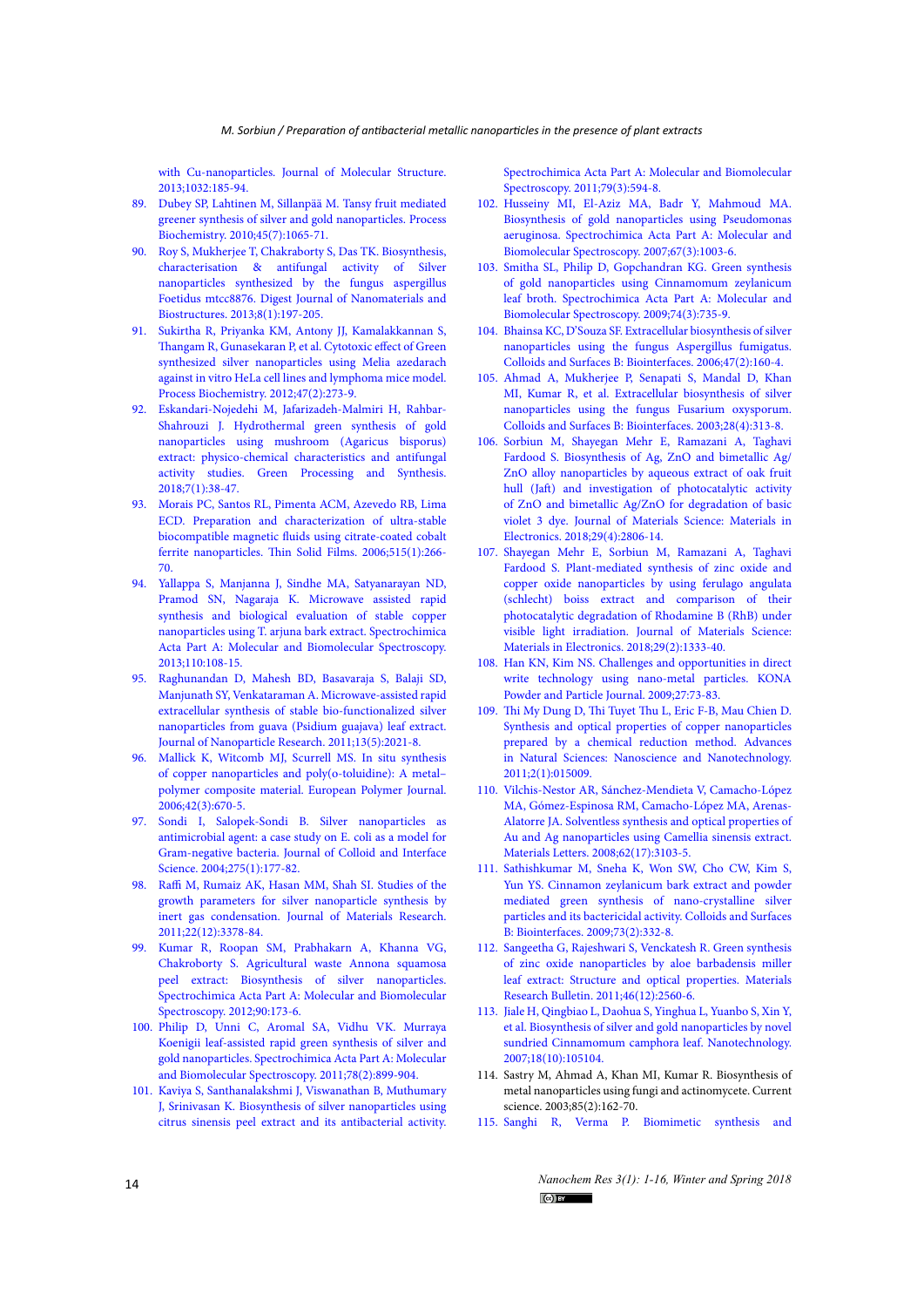[characterisation of protein capped silver nanoparticles.](http://www.sciencedirect.com/science/article/pii/S0960852408004732)  [Bioresource Technology. 2009;100\(1\):501-4.](http://www.sciencedirect.com/science/article/pii/S0960852408004732)

- 116. [Issaabadi Z, Nasrollahzadeh M, Sajadi SM. Green synthesis](http://www.sciencedirect.com/science/article/pii/S0959652616317292)  [of the copper nanoparticles supported on bentonite and](http://www.sciencedirect.com/science/article/pii/S0959652616317292)  [investigation of its catalytic activity. Journal of Cleaner](http://www.sciencedirect.com/science/article/pii/S0959652616317292)  [Production. 2017;142:3584-91.](http://www.sciencedirect.com/science/article/pii/S0959652616317292)
- 117. [Karnan T, Selvakumar SAS. Biosynthesis of ZnO](http://www.sciencedirect.com/science/article/pii/S0022286016307001)  [nanoparticles using rambutan \(Nephelium lappaceumL.\)](http://www.sciencedirect.com/science/article/pii/S0022286016307001)  [peel extract and their photocatalytic activity on methyl](http://www.sciencedirect.com/science/article/pii/S0022286016307001)  [orange dye. Journal of Molecular Structure. 2016;1125:358-](http://www.sciencedirect.com/science/article/pii/S0022286016307001) [65.](http://www.sciencedirect.com/science/article/pii/S0022286016307001)
- 118. [Dwivedi AD, Gopal K. Biosynthesis of silver and gold](http://www.sciencedirect.com/science/article/pii/S0927775710004127)  [nanoparticles using Chenopodium album leaf extract.](http://www.sciencedirect.com/science/article/pii/S0927775710004127)  [Colloids and Surfaces A: Physicochemical and Engineering](http://www.sciencedirect.com/science/article/pii/S0927775710004127)  [Aspects. 2010;369\(1\):27-33.](http://www.sciencedirect.com/science/article/pii/S0927775710004127)
- 119. [Gan PP, Li SFY. Potential of plant as a biological factory](https://doi.org/10.1007/s11157-012-9278-7)  [to synthesize gold and silver nanoparticles and their](https://doi.org/10.1007/s11157-012-9278-7)  [applications. Reviews in Environmental Science and Bio/](https://doi.org/10.1007/s11157-012-9278-7) [Technology. 2012;11\(2\):169-206.](https://doi.org/10.1007/s11157-012-9278-7)
- 120. [Iravani S, Zolfaghari B. Green synthesis of silver](https://www.hindawi.com/journals/bmri/2013/639725/abs/)  [nanoparticles using Pinus eldarica bark extract. BioMed](https://www.hindawi.com/journals/bmri/2013/639725/abs/)  [research international. 2013;2013.](https://www.hindawi.com/journals/bmri/2013/639725/abs/)
- 121. [Vanathi P, Rajiv P, Narendhran S, Rajeshwari S, Rahman](http://www.sciencedirect.com/science/article/pii/S0167577X14012798)  [PKSM, Venckatesh R. Biosynthesis and characterization](http://www.sciencedirect.com/science/article/pii/S0167577X14012798)  [of phyto mediated zinc oxide nanoparticles: A green](http://www.sciencedirect.com/science/article/pii/S0167577X14012798)  [chemistry approach. Materials Letters. 2014;134:13-5.](http://www.sciencedirect.com/science/article/pii/S0167577X14012798)
- 122. [Dobrucka R, Długaszewska J. Biosynthesis and](http://www.sciencedirect.com/science/article/pii/S1319562X1500131X)  [antibacterial activity of ZnO nanoparticles using Trifolium](http://www.sciencedirect.com/science/article/pii/S1319562X1500131X)  [pratense flower extract. Saudi Journal of Biological](http://www.sciencedirect.com/science/article/pii/S1319562X1500131X)  [Sciences. 2016;23\(4\):517-23.](http://www.sciencedirect.com/science/article/pii/S1319562X1500131X)
- 123. [Supraja N, Prasad TNVKV, Krishna TG, David E. Synthesis,](https://doi.org/10.1007/s13204-015-0472-0)  [characterization, and evaluation of the antimicrobial](https://doi.org/10.1007/s13204-015-0472-0)  [efficacy of Boswellia ovalifoliolata stem bark-extract](https://doi.org/10.1007/s13204-015-0472-0)[mediated zinc oxide nanoparticles. Applied Nanoscience.](https://doi.org/10.1007/s13204-015-0472-0)  [2016;6\(4\):581-90.](https://doi.org/10.1007/s13204-015-0472-0)
- 124. [Stan M, Popa A, Toloman D, Silipas T-D, Vodnar](https://doi.org/10.1007/s40195-016-0380-7)  [DC. Antibacterial and Antioxidant Activities of ZnO](https://doi.org/10.1007/s40195-016-0380-7)  [Nanoparticles Synthesized Using Extracts of Allium](https://doi.org/10.1007/s40195-016-0380-7)  [sativum, Rosmarinus officinalis and Ocimum basilicum.](https://doi.org/10.1007/s40195-016-0380-7)  [Acta Metallurgica Sinica \(English Letters\). 2016;29\(3\):228-](https://doi.org/10.1007/s40195-016-0380-7) [36.](https://doi.org/10.1007/s40195-016-0380-7)
- 125. [Jafari A, Pourakbar L, Farhadi K, GHOLIZAD LM,](http://journals.tubitak.gov.tr/biology/abstract.htm?id=16613)  [Goosta Y. Biological synthesis of silver nanoparticles](http://journals.tubitak.gov.tr/biology/abstract.htm?id=16613)  [and evaluation of antibacterial and antifungal properties](http://journals.tubitak.gov.tr/biology/abstract.htm?id=16613)  [of silver and copper nanoparticles. Turkish Journal of](http://journals.tubitak.gov.tr/biology/abstract.htm?id=16613)  [Biology. 2015;39\(4\):556-61.](http://journals.tubitak.gov.tr/biology/abstract.htm?id=16613)
- 126. [Lee HJ, Song JY, Kim BS. Biological synthesis of copper](https://onlinelibrary.wiley.com/doi/full/10.1002/jctb.4052)  [nanoparticles using Magnolia kobus leaf extract and their](https://onlinelibrary.wiley.com/doi/full/10.1002/jctb.4052)  [antibacterial activity. Journal of Chemical Technology and](https://onlinelibrary.wiley.com/doi/full/10.1002/jctb.4052)  [Biotechnology. 2013;88\(11\):1971-7.](https://onlinelibrary.wiley.com/doi/full/10.1002/jctb.4052)
- 127. [Buazar F, Bavi M, Kroushawi F, Halvani M, Khaledi-](https://doi.org/10.1080/17458080.2015.1039610)[Nasab A, Hossieni SA. Potato extract as reducing agent](https://doi.org/10.1080/17458080.2015.1039610)  [and stabiliser in a facile green one-step synthesis of ZnO](https://doi.org/10.1080/17458080.2015.1039610)  [nanoparticles. Journal of Experimental Nanoscience.](https://doi.org/10.1080/17458080.2015.1039610)  [2016;11\(3\):175-84.](https://doi.org/10.1080/17458080.2015.1039610)
- 128. [Karimi J, Mohsenzadeh S. Rapid, Green, and Eco-Friendly](https://doi.org/10.1080/15533174.2013.862644)  [Biosynthesis of Copper Nanoparticles Using Flower Extract](https://doi.org/10.1080/15533174.2013.862644)  [of Aloe Vera. Synthesis and Reactivity in Inorganic, Metal-](https://doi.org/10.1080/15533174.2013.862644)[Organic, and Nano-Metal Chemistry. 2015;45\(6\):895-8.](https://doi.org/10.1080/15533174.2013.862644)
- 129. [Buazar F, Baghlani-Nejazd MH, Badri M, Kashisaz M,](https://onlinelibrary.wiley.com/doi/full/10.1002/star.201500347)  [Khaledi-Nasab A. 2 Facile one-pot phytosynthesis of](https://onlinelibrary.wiley.com/doi/full/10.1002/star.201500347)

[magnetic nanoparticles using 3 potato extract and their](https://onlinelibrary.wiley.com/doi/full/10.1002/star.201500347) [catalytic activity. Starch/Stärke. 2016;68:1-9.](https://onlinelibrary.wiley.com/doi/full/10.1002/star.201500347)

- 130. [Song JY, Jang H-K, Kim BS. Biological synthesis of gold](http://www.sciencedirect.com/science/article/pii/S1359511309001925) [nanoparticles using Magnolia kobus and Diopyros kaki](http://www.sciencedirect.com/science/article/pii/S1359511309001925) [leaf extracts. Process Biochemistry. 2009;44\(10\):1133-8.](http://www.sciencedirect.com/science/article/pii/S1359511309001925)
- 131. [Moon SA, Salunke BK, Alkotaini B, Sathiyamoorthi](http://digital-library.theiet.org/content/journals/10.1049/iet-nbt.2014.0051) [E, Kim BS. Biological synthesis of manganese dioxide](http://digital-library.theiet.org/content/journals/10.1049/iet-nbt.2014.0051) nanoparticles by *Kalopanax pictus* plant extract. IET [Nanobiotechnology \[Internet\]. 2015; 9\(4\):\[220-5 pp.\].](http://digital-library.theiet.org/content/journals/10.1049/iet-nbt.2014.0051) [Available from: http://digital-library.theiet.org/content/](http://digital-library.theiet.org/content/journals/10.1049/iet-nbt.2014.0051) [journals/10.1049/iet-nbt.2014.0051.](http://digital-library.theiet.org/content/journals/10.1049/iet-nbt.2014.0051)
- 132. [Song JY, Kwon E-Y, Kim BS. Biological synthesis of](https://doi.org/10.1007/s00449-009-0373-2) [platinum nanoparticles using Diopyros kaki leaf extract.](https://doi.org/10.1007/s00449-009-0373-2) [Bioprocess and Biosystems Engineering. 2009;33\(1\):159.](https://doi.org/10.1007/s00449-009-0373-2)
- 133. [Li C-y, Zhang Z-c, Mao J-y, Shi L-f, Zheng Y, Quan J-l.](https://www.ajol.info/index.php/tjpr/article/view/154206) [Preparation of Tradescantia pallida-mediated zinc oxide](https://www.ajol.info/index.php/tjpr/article/view/154206) [nanoparticles and their activity against cervical cancer](https://www.ajol.info/index.php/tjpr/article/view/154206) [cell lines. Tropical Journal of Pharmaceutical Research.](https://www.ajol.info/index.php/tjpr/article/view/154206) [2017;16\(3\):494-500.](https://www.ajol.info/index.php/tjpr/article/view/154206)
- 134. [Song JY, Kwon E-Y, Kim BS. Antibacterial latex foams](https://doi.org/10.1007/s11814-012-0082-4) [coated with biologically synthesized silver nanoparticles](https://doi.org/10.1007/s11814-012-0082-4) [using Magnolia kobus leaf extract. Korean Journal of](https://doi.org/10.1007/s11814-012-0082-4) [Chemical Engineering. 2012;29\(12\):1771-5.](https://doi.org/10.1007/s11814-012-0082-4)
- 135. [Salunke BK, Shin J, Sawant SS, Alkotaini B, Lee S, Kim BS.](https://doi.org/10.1007/s11814-014-0149-5) [Rapid biological synthesis of silver nanoparticles using](https://doi.org/10.1007/s11814-014-0149-5) [Kalopanax pictus plant extract and their antimicrobial](https://doi.org/10.1007/s11814-014-0149-5) [activity. Korean Journal of Chemical Engineering.](https://doi.org/10.1007/s11814-014-0149-5) [2014;31\(11\):2035-40.](https://doi.org/10.1007/s11814-014-0149-5)
- 136. [Salunke BK, Sawant SS, Kim BS. Potential of Kalopanax](https://doi.org/10.1007/s12010-014-1077-x) [septemlobus Leaf Extract in Synthesis of Silver](https://doi.org/10.1007/s12010-014-1077-x) [Nanoparticles for Selective Inhibition of Specific Bacterial](https://doi.org/10.1007/s12010-014-1077-x) [Strain in Mixed Culture. Applied Biochemistry and](https://doi.org/10.1007/s12010-014-1077-x) [Biotechnology. 2014;174\(2\):587-601.](https://doi.org/10.1007/s12010-014-1077-x)
- 137. [Borase HP, Patil CD, Salunkhe RB, Suryawanshi RK,](https://doi.org/10.1007/s12010-015-1519-0) [Kim BS, Bapat VA, et al. Bio-Functionalized Silver](https://doi.org/10.1007/s12010-015-1519-0) [Nanoparticles: a Novel Colorimetric Probe for Cysteine](https://doi.org/10.1007/s12010-015-1519-0) [Detection. Applied Biochemistry and Biotechnology.](https://doi.org/10.1007/s12010-015-1519-0) [2015;175\(7\):3479-93.](https://doi.org/10.1007/s12010-015-1519-0)
- 138. [Pedrycz W, Bortolan G, Degani R. Classification](http://www.sciencedirect.com/science/article/pii/0933365791900132) [of electrocardiographic signals: a fuzzy pattern](http://www.sciencedirect.com/science/article/pii/0933365791900132) [matching approach. Artificial Intelligence in Medicine.](http://www.sciencedirect.com/science/article/pii/0933365791900132) [1991;3\(4\):211-26.](http://www.sciencedirect.com/science/article/pii/0933365791900132)
- 139. [Mariselvam R, Ranjitsingh AJA, Usha Raja Nanthini A,](http://www.sciencedirect.com/science/article/pii/S1386142514004776) [Kalirajan K, Padmalatha C, Mosae Selvakumar P. Green](http://www.sciencedirect.com/science/article/pii/S1386142514004776) [synthesis of silver nanoparticles from the extract of the](http://www.sciencedirect.com/science/article/pii/S1386142514004776) [inflorescence of Cocos nucifera \(Family: Arecaceae\) for](http://www.sciencedirect.com/science/article/pii/S1386142514004776) [enhanced antibacterial activity. Spectrochimica Acta Part A:](http://www.sciencedirect.com/science/article/pii/S1386142514004776) [Molecular and Biomolecular Spectroscopy. 2014;129:537-](http://www.sciencedirect.com/science/article/pii/S1386142514004776) [41.](http://www.sciencedirect.com/science/article/pii/S1386142514004776)
- 140. [Ashokkumar S, Ravi S, Kathiravan V, Velmurugan S.](http://www.sciencedirect.com/science/article/pii/S1386142514008671) [RETRACTED: Synthesis of silver nanoparticles using](http://www.sciencedirect.com/science/article/pii/S1386142514008671) [A. indicum leaf extract and their antibacterial activity.](http://www.sciencedirect.com/science/article/pii/S1386142514008671) [Spectrochimica Acta Part A: Molecular and Biomolecular](http://www.sciencedirect.com/science/article/pii/S1386142514008671) [Spectroscopy. 2015;134:34-9.](http://www.sciencedirect.com/science/article/pii/S1386142514008671)
- 141. [Korbekandi H, Chitsazi MR, Asghari G, Bahri Najafi R,](https://www.tandfonline.com/doi/abs/10.3109/13880209.2014.942868) [Badii A, Iravani S. Green biosynthesis of silver nanoparticles](https://www.tandfonline.com/doi/abs/10.3109/13880209.2014.942868) [using Quercus brantii \(oak\) leaves hydroalcoholic extract.](https://www.tandfonline.com/doi/abs/10.3109/13880209.2014.942868) [Pharmaceutical biology. 2015;53\(6\):807-12.](https://www.tandfonline.com/doi/abs/10.3109/13880209.2014.942868)
- 142. [Jha AK, Prasad K. Green synthesis of silver](https://www.tandfonline.com/doi/abs/10.1080/19430871003684572) [nanoparticles using Cycas leaf. International Journal](https://www.tandfonline.com/doi/abs/10.1080/19430871003684572) [of Green Nanotechnology: Physics and Chemistry.](https://www.tandfonline.com/doi/abs/10.1080/19430871003684572)